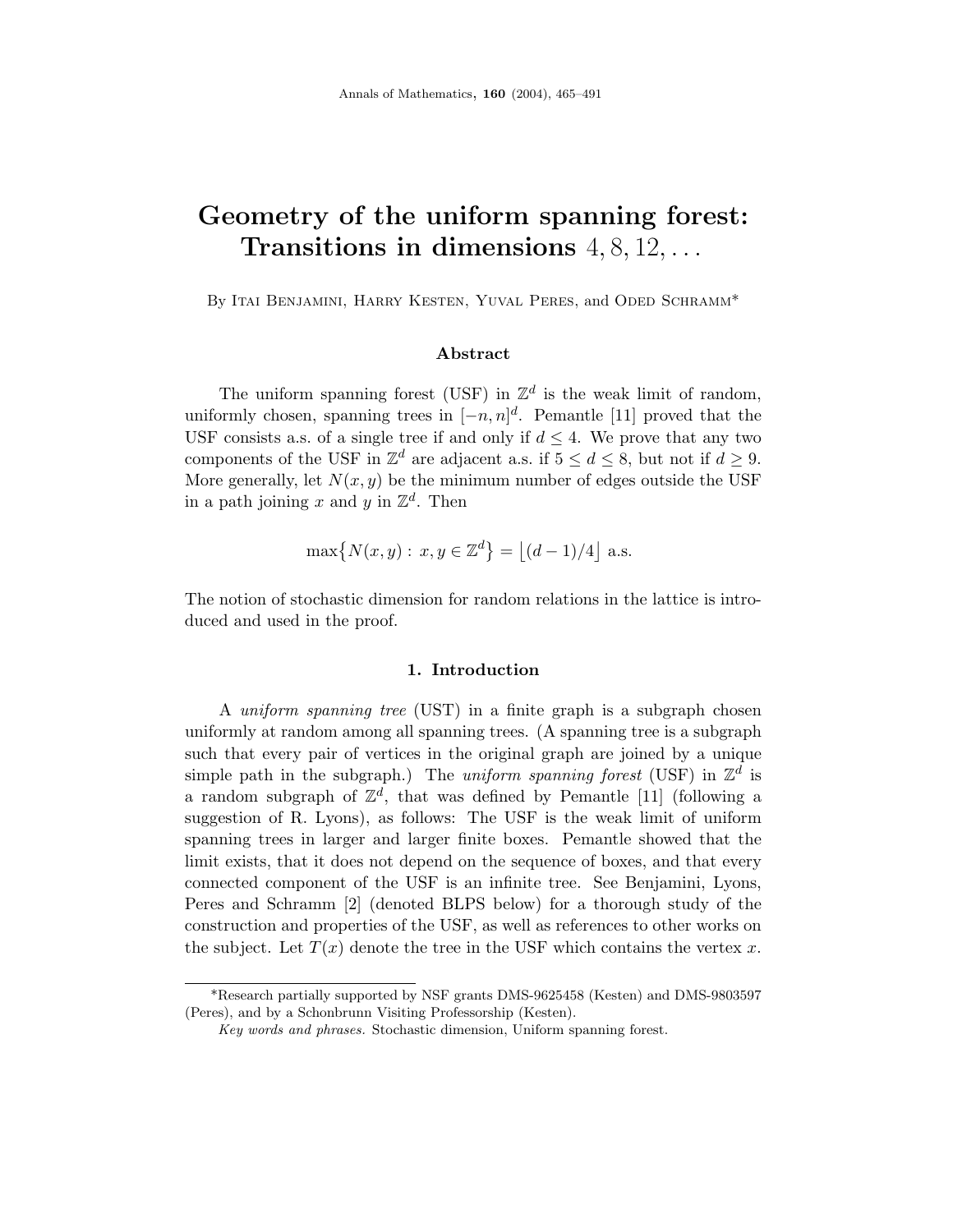Also define

 $N(x, y) = \min\{\text{number of edges outside the USF in a path from x to y}\}\$ 

(the minimum here is over all paths in  $\mathbb{Z}^d$  from *x* to *y*).

Pemantle [11] proved that for  $d \leq 4$ , almost surely  $T(x) = T(y)$  for all  $x, y \in \mathbb{Z}^d$ , and for  $d > 4$ , almost surely  $\max_{x, y} N(x, y) > 0$ . The following theorem shows that a.s. max  $N(x, y) \le 1$  for  $d = 5, 6, 7, 8$ , and that max  $N(x, y)$ increases by 1 whenever the dimension *d* increases by 4.

THEOREM 1.1.

$$
\max\{N(x,y): x,y \in \mathbb{Z}^d\} = \left\lfloor \frac{d-1}{4} \right\rfloor
$$
 a.s.

Moreover, a.s. on the event  $\{T(x) \neq T(y)\}$ , there exist infinitely many disjoint simple paths in  $\mathbb{Z}^d$  which connect  $T(x)$  and  $T(y)$  and which contain at most  $|(d-1)/4|$  edges outside the USF.

It is also natural to study

$$
D(x, y) := \lim_{n \to \infty} \inf \{ |u - v| : u \in T(x), v \in T(y), |u|, |v| \ge n \},\
$$

where  $|u| = ||u||_1$  is the  $l^1$  norm of *u*. The following result is a consequence of Pemantle [11] and our proof of Theorem 1.1.

THEOREM 1.2. Almost surely, for all  $x, y \in \mathbb{Z}^d$ ,

$$
D(x,y) = \begin{cases} 0 & \text{if } d \le 4, \\ 1 & \text{if } 5 \le d \le 8 \text{ and } T(x) \neq T(y), \\ \infty & \text{if } d \ge 9 \text{ and } T(x) \neq T(y). \end{cases}
$$

When  $5 \leq d \leq 8$ , this provides a natural example of a translation invariant random partition of  $\mathbb{Z}^d$ , into infinitely many components, each pair of which comes infinitely often within unit distance from each other.

The lower bounds on  $N(x, y)$  follow readily from standard random walk estimates (see Section 5), so the bulk of our work will be devoted to the upper bounds.

Part of our motivation comes from the conjecture of Newman and Stein [10] that invasion percolation clusters in  $\mathbb{Z}^d$ ,  $d \geq 6$ , are in some sense 4-dimensional and that two such clusters, which are formed by starting at two different vertices, will intersect with probability 1 if *d <* 8, but not if  $d > 8$ . A similar phenomenon is expected for minimal spanning trees on the points of a homogeneous Poisson process in  $\mathbb{R}^d$ . These problems are still open, as the tools presently available to analyze invasion percolation and minimal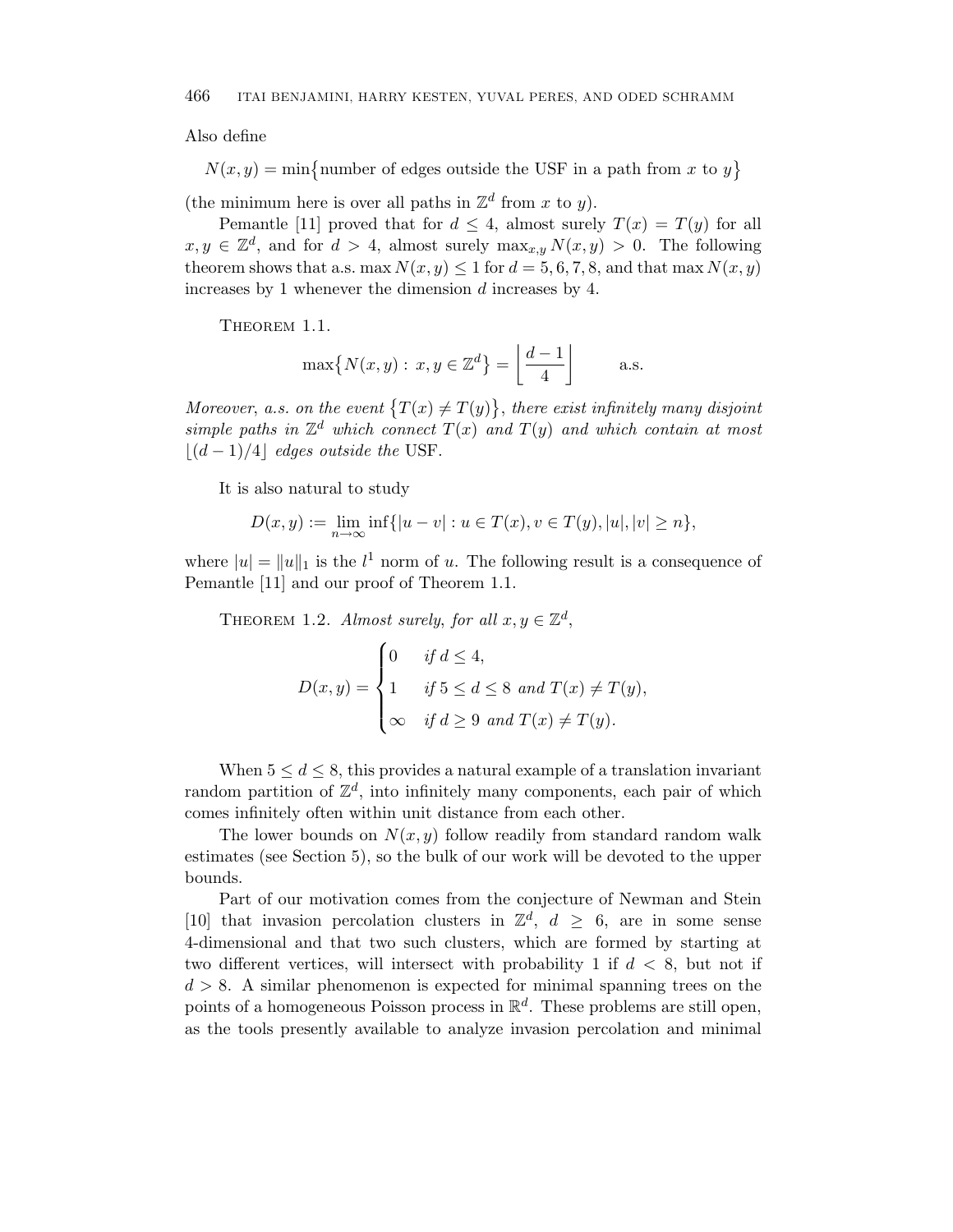spanning forests are not as sharp as those available for the uniform spanning forest.

In the next section the notion of stochastic dimension is introduced. A random relation  $\mathcal{R} \subset \mathbb{Z}^d \times \mathbb{Z}^d$  has *stochastic dimension*  $d - \alpha$ , if there is some constant  $c > 0$  such that for all  $x \neq z$  in  $\mathbb{Z}^d$ ,

$$
c^{-1}|x-z|^{-\alpha} \le \mathbf{P}[x\mathcal{R}z] \le c|x-z|^{-\alpha},
$$

and if a natural correlation inequality (2.2) (an upper bound for  $\mathbf{P}[x\mathcal{R}z, y\mathcal{R}w]$ ) holds. The results regarding stochastic dimension are formulated and proved in this generality, to allow for future applications.

The bulk of the paper is devoted to the proof of the upper bound on max  $N(x, y)$  in (1.1). We now present an overview of this proof. Let  $\mathcal{U}^{(n)}$  be the relation  $N(x, y) \leq n - 1$ . Then  $xU^{(1)}y$  means that x and y are in the same USF tree, and  $xU^{(2)}y$  means that  $T(x)$  is equal to or adjacent to  $T(y)$ . We show that  $\mathcal{U}^{(1)}$  has stochastic dimension 4 when  $d \geq 4$ . When  $\mathcal{R}, \mathcal{L} \subset \mathbb{Z}^d \times \mathbb{Z}^d$ are independent relations with stochastic dimensions  $\dim_S(\mathcal{R})$  and  $\dim_S(\mathcal{L})$ , respectively, it is proven that the composition  $\mathcal{LR}$  (defined by  $x\mathcal{LR}y$  if and only if there is a *z* such that  $x\mathcal{L}z$  and  $z\mathcal{R}y$  has stochastic dimension min{dim<sub>S</sub>( $\mathcal{R}$ )+  $\dim_S(\mathcal{L}), d$ . It follows that the composition of  $m+1$  independent copies of  $\mathcal{U}^{(1)}$  has stochastic dimension *d*, where *m* is equal to the right hand of (1.1). By proving that  $\mathcal{U}^{(m+1)}$  stochastically dominates the composition of  $m+1$ independent copies of  $\mathcal{U}^{(1)}$ , we conclude that  $\dim_{S}(\mathcal{U}^{(m+1)}) = d$ , which implies inf<sub>*x,y∈Z<sup>d</sup>*</sub> **P**[ $N(x, y)$  ≤ *m*] > 0. Nonobvious tail-triviality arguments then give  $P[N(x, y) \le m] = 1$  for every *x* and *y* in  $\mathbb{Z}^d$ , which proves the required upper bound.

In Section 4 we present the relevant USF properties needed; in particular, we obtain a tight upper bound, Theorem 4.3, for the probability that a finite set of vertices in  $\mathbb{Z}^d$  is contained in one USF component. Fundamental for these results is a method from BLPS [2] for generating the USF in any transient graph, which is based on an algorithm by Wilson [15] for sampling uniformly from the spanning trees in finite graphs. (We recall this method in Section 4.)

Our main results are established in Section 5. Section 6 describes several examples of relations having a stochastic dimension, including long-range percolation, and suggests some conjectures. We note that proving  $D(x, y) \in \{0, 1\}$ for  $5 \leq d \leq 8$ , is easier than the higher dimensional result. (The full power of Theorem 2.4 is not needed; Corollary 2.9 suffices.)

## **2. Stochastic dimension and compositions**

Definition 2.1. When  $x, y \in \mathbb{Z}^d$ , we write  $\langle xy \rangle := 1 + |x - y|$ , where  $|x-y| = ||x-y||_1$  is the distance from x to y in the graph metric on  $\mathbb{Z}^d$ . Suppose that  $W \subset \mathbb{Z}^d$  is finite, and  $\tau$  is a tree on the vertex set  $W$  ( $\tau$  need not be a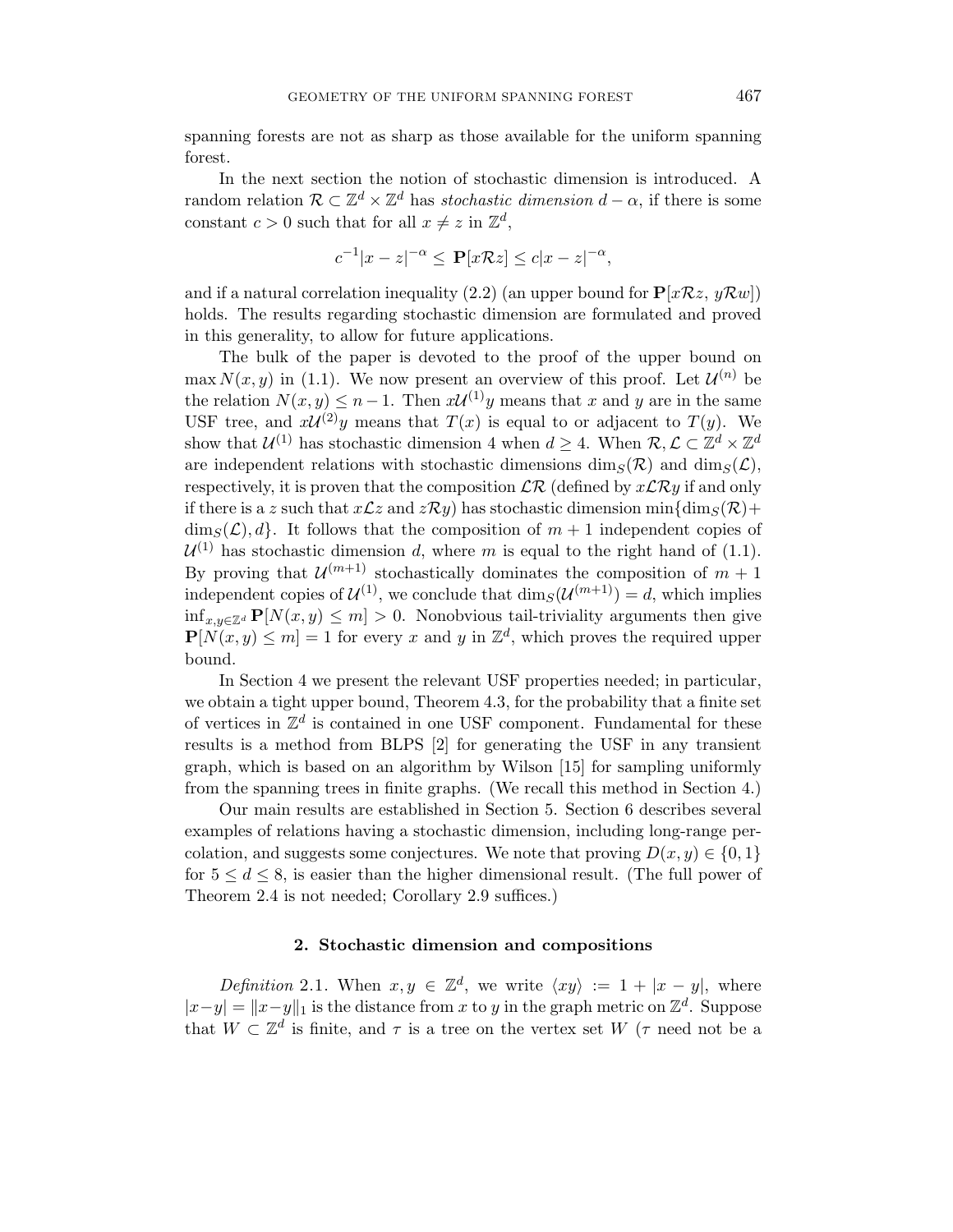subgraph of  $\mathbb{Z}^d$ ). Then let  $\langle \tau \rangle := \prod_{\{x,y\} \in \tau} \langle xy \rangle$  denote the product of  $\langle xy \rangle$  over all undirected edges  $\{x, y\}$  in  $\tau$ . Define the *spread* of W by  $\langle W \rangle := \min_{\tau} \langle \tau \rangle$ , where  $\tau$  ranges over all trees on the vertex set *W*.

For three vertices,  $\langle xyz \rangle = \min\{\langle xy \rangle \langle yz \rangle, \langle yz \rangle \langle zx \rangle, \langle zx \rangle \langle xy \rangle\}.$  More generally, for *n* vertices,  $\langle x_1 \dots x_n \rangle$  is a minimum of  $n^{n-2}$  products (since this is the number of trees on *n* labeled vertices); see Remark 2.7 for a simpler equivalent expression.

Definition 2.2 (Stochastic dimension). Let  $\mathcal R$  be a random subset of  $\mathbb{Z}^d \times \mathbb{Z}^d$ . We think of  $\mathcal R$  as a relation, and usually write  $x\mathcal{R}y$  instead of  $(x, y) \in \mathcal{R}$ . Let  $\alpha \in [0, d)$ . We say that  $\mathcal{R}$  has stochastic dimension  $d - \alpha$ , and write  $\dim_S(\mathcal{R}) = d - \alpha$ , if there is a constant  $C = C(\mathcal{R}) < \infty$  such that

(2.1) 
$$
C \mathbf{P}[x \mathcal{R} z] \geq \langle xz \rangle^{-\alpha},
$$

and

(2.2) 
$$
\mathbf{P}[x\mathcal{R}z, y\mathcal{R}w] \leq C \langle xz \rangle^{-\alpha} \langle yw \rangle^{-\alpha} + C \langle xzyw \rangle^{-\alpha},
$$

hold for all  $x, y, z, w \in \mathbb{Z}^d$ .

Observe that (2.2) implies

(2.3) 
$$
\mathbf{P}[x\mathcal{R}z] \le 2C \langle xz \rangle^{-\alpha},
$$

since we may take  $x = y$  and  $z = w$ . Also, note that  $\dim_S(\mathcal{R}) = d$  if and only if inf<sub>x,z∈ $\mathbb{Z}^d$ </sub>  $\mathbf{P}[x\mathcal{R}z] > 0$ .

To motivate (2.2), focus on the special case in which  $\mathcal R$  is a random equivalence relation. Then heuristically, the first summand in  $(2.2)$  represents an upper bound for the probability that *x, z* are in one equivalence class and *y, w* are in another, while the second summand,  $C \langle xzyw \rangle^{-\alpha}$ , represents an upper bound for the probability that  $x, z, y, w$  are all in the same class. Indeed, when the equivalence classes are the components of the USF, we will make this heuristic precise in Section 4.

Several examples of random relations that have a stochastic dimension are described in Section 6. The main result of Section 4, Theorem 4.2, asserts that the relation determined by the components of the USF has stochastic dimension 4.

*Definition* 2.3 (Composition). Let  $\mathcal{L}, \mathcal{R} \subset \mathbb{Z}^d \times \mathbb{Z}^d$  be random relations. The *composition*  $\mathcal{LR}$  of  $\mathcal L$  and  $\mathcal R$  is the set of all  $(x, z) \in \mathbb Z^d \times \mathbb Z^d$  such that there is some  $y \in \mathbb{Z}^d$  with  $x \mathcal{L} y$  and  $y \mathcal{R} z$ .

Composition is clearly an associative operation, that is,  $(\mathcal{LR})\mathcal{Q} = \mathcal{L}(\mathcal{R}\mathcal{Q})$ . Our main goal in this section is to prove,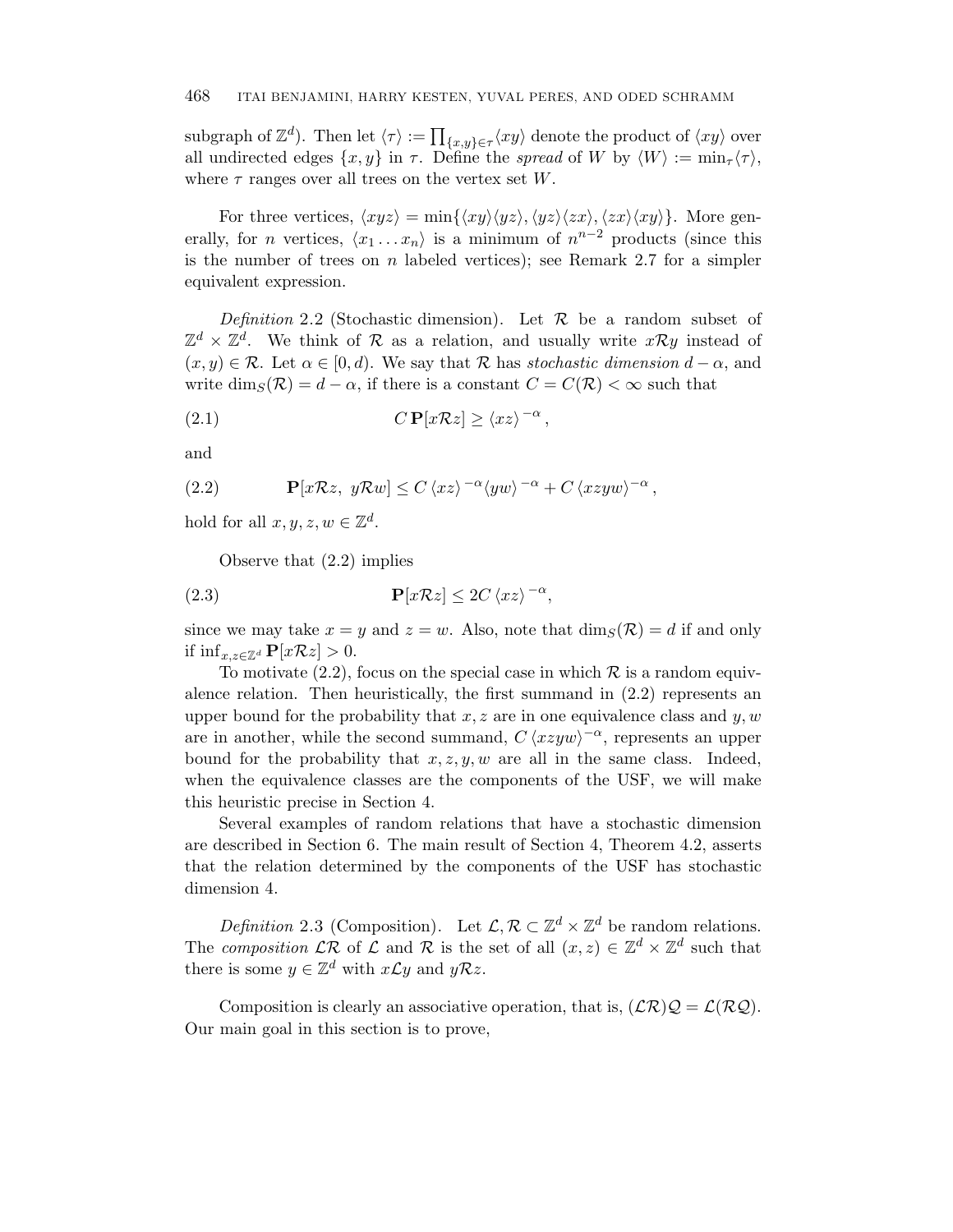THEOREM 2.4. Let  $\mathcal{L}, \mathcal{R} \subset \mathbb{Z}^d \times \mathbb{Z}^d$  be independent random relations. Then

$$
\dim_S(\mathcal{LR}) = \min\Bigl\{\dim_S(\mathcal{L}) + \dim_S(\mathcal{R}), d\Bigr\},\,
$$

when  $\dim_S(\mathcal{L})$  and  $\dim_S(\mathcal{R})$  exist.

*Notation.* We write  $\phi \preccurlyeq \psi$  (or equivalently,  $\psi \succeq \phi$ ), if  $\phi \leq C\psi$  for some constant  $C > 0$ , which may depend on the laws of the relations considered. We write  $\phi \simeq \psi$  if  $\phi \preccurlyeq \psi$  and  $\phi \succcurlyeq \psi$ . For  $v \in \mathbb{Z}^d$  and  $0 \leq n \lt N$ , define the dyadic shells

$$
H_n^N(v) := \{ x \in \mathbb{Z}^d : \, 2^n \le \langle vx \rangle < 2^N \}.
$$

Remark 2.5. As the proof will show, the composition rule of Theorem 2.4 for random relations in  $\mathbb{Z}^d$  is valid for any graph where the shells  $H_k^{k+1}(v)$ satisfy  $|H_k^{k+1}(v)| \approx 2^{dk}$ .

For sets  $V, W \subset \mathbb{Z}^d$  let

$$
\rho(V, W) := \min\{\langle vw \rangle : v \in V, w \in W\}.
$$

In particular, if *V* and *W* have nonempty intersection, then  $\rho(V, W) = 1$ . We write  $\langle Wx \rangle$  as an abbreviation for  $\langle W \cup \{x\} \rangle$ .

LEMMA 2.6. For every  $M > 0$ , every  $x \in \mathbb{Z}^d$  and every  $W \subset \mathbb{Z}^d$  with  $|W| \leq M$ ,

$$
\langle Wx \rangle \le \langle W \rangle \, \rho(x, W) \preccurlyeq \langle Wx \rangle \, ,
$$

where the constant implicit in the  $\preccurlyeq$  notation depends only on M.

*Proof.* We may assume without loss of generality that  $x \notin W$ . The inequality  $\langle Wx \rangle \le \langle W \rangle \rho(x, W)$  holds because given a tree on W we may obtain a tree on  $W \cup \{x\}$  by adding an edge connecting x to the closest vertex in W. For the second inequality, consider some tree  $\tau$  with vertices  $W \cup \{x\}$ . Let  $W'$ denote the neighbors of *x* in  $\tau$ , and let  $u \in W'$  be such that  $\langle xu \rangle = \rho(x, W')$ . Let  $\tau'$  be the tree on *W* obtained from  $\tau$  by replacing each edge  $\{w', x\}$  where  $w' \in W' \setminus \{u\}$ , by the edge  $\{w', u\}$ . (See Figure 2.1.) It is easy to verify that *τ*' is a tree. For each  $w' \in W'$ , we have  $\langle uw' \rangle \le \langle ux \rangle + \langle xw' \rangle \le 2\langle xw' \rangle$ . Hence  $\langle \tau' \rangle$   $\langle ux \rangle \leq 2^M \langle \tau \rangle$ , and the inequality  $\langle W \rangle \rho(x, W) \leq 2^M \langle Wx \rangle$  follows.  $\Box$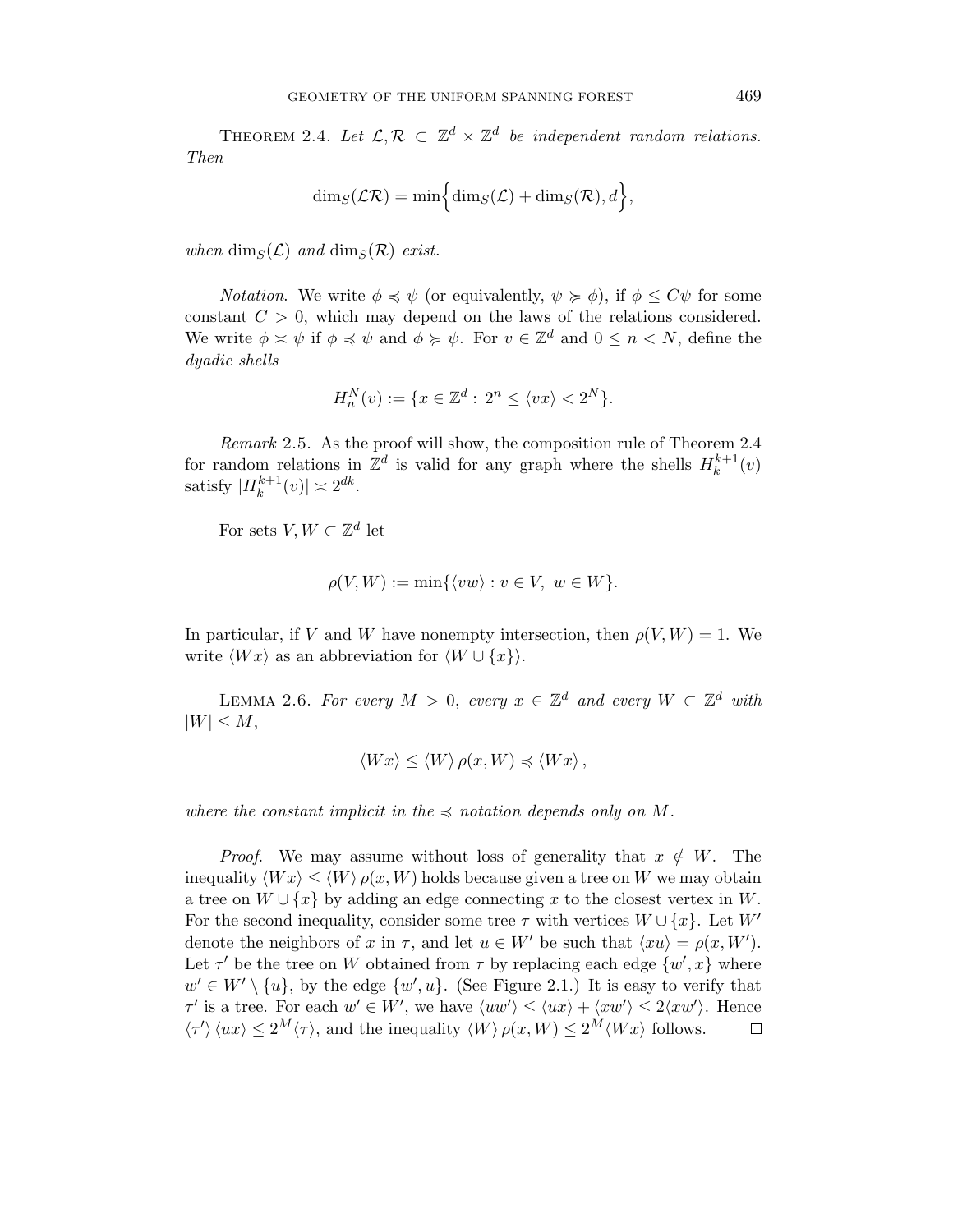

Figure 2.1: The trees  $\tau$  and  $\tau'$ .

Remark 2.7. Repeated application of Lemma 2.6 yields that for any set  ${x_1, \ldots, x_n}$  of *n* vertices in  $\mathbb{Z}^d$ ,

(2.4) 
$$
\langle x_1 ... x_n \rangle \asymp \prod_{i=1}^{n-1} \rho(x_i, \{x_{i+1}, ..., x_n\}),
$$

where the implied constants depend only on *n*.

Our next goal in the proof of Theorem 2.4 is to establish (2.1) for the composition  $\mathcal{LR}$ . For this, the following lemma will be essential.

LEMMA 2.8. Let  $\mathcal L$  and  $\mathcal R$  be independent random relations in  $\mathbb Z^d$ . Suppose that  $\dim_S(\mathcal{L}) = d - \alpha$  and  $\dim_S(\mathcal{R}) = d - \beta$  exist, and denote  $\gamma := \alpha + \beta - d$ . For  $u, z \in \mathbb{Z}^d$  and  $1 \leq n \leq N$ , let

$$
S_{uz} = S_{uz}(n,N) := \sum_{x \in H_n^{N+1}(u)} \mathbf{1}_{u \mathcal{L}x} \mathbf{1}_{x \mathcal{R}z}.
$$

If  $\langle uz \rangle < 2^{n-1}$  and  $N \geq n$ , then

(2.5) 
$$
\mathbf{P}[S_{uz} > 0] \succcurlyeq \frac{\sum_{k=n}^{N} 2^{-k\gamma}}{\sum_{k=0}^{N} 2^{-k\gamma}}.
$$

*Proof.* For  $k \ge n$  and  $x \in H_k^{k+1}(u)$ , we have  $\mathbf{P}[u\mathcal{L}x] \approx 2^{-k\alpha}$  (use (2.1) and (2.3)). Also, for  $x \in H_k^{k+1}(u)$ ,  $k \ge n$ ,

$$
\frac{1}{2}\langle xu \rangle \le \langle xu \rangle - \langle zu \rangle \le \langle xz \rangle \le \langle xu \rangle + \langle zu \rangle \le 2\langle xu \rangle
$$

and  $\mathbf{P}[x \mathcal{R} z] \approx 2^{-k\beta}$ .

Because  $\mathcal L$  and  $\mathcal R$  are independent and  $|H_k^{k+1}(u)| \approx 2^{dk}$ , we have

(2.6) 
$$
\mathbf{E}[S_{uz}] \asymp \sum_{k=n}^{N} 2^{kd} 2^{-k\alpha} 2^{-k\beta} = \sum_{k=n}^{N} 2^{-k\gamma}.
$$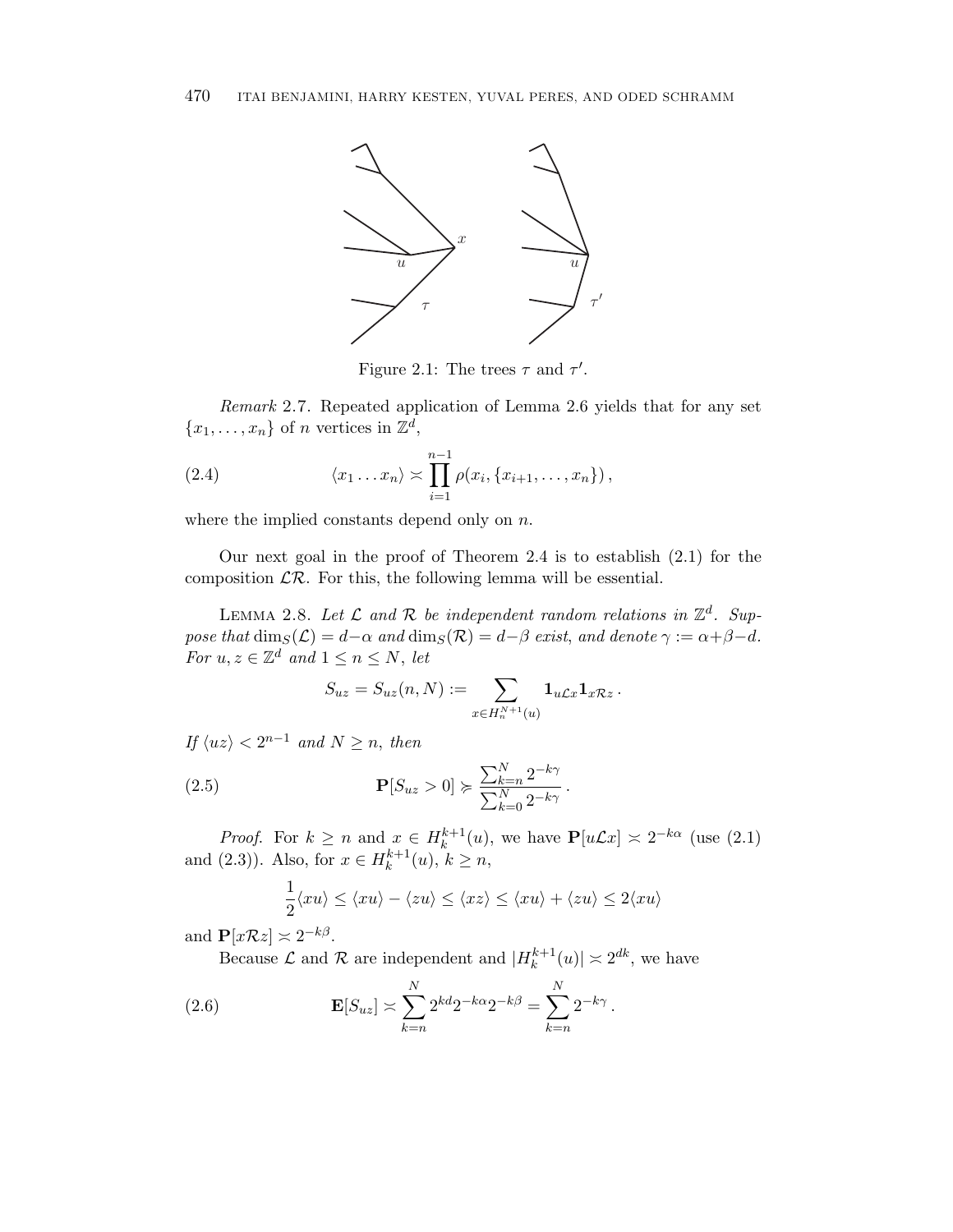To estimate the second moment, observe that if  $2\langle uz \rangle \leq \langle ux \rangle \leq \langle uy \rangle$ , then

$$
\langle uy \rangle \le \langle uz \rangle + \langle zy \rangle \le \frac{1}{2} \langle uy \rangle + \langle zy \rangle,
$$

so that  $\langle xy \rangle \le \langle xu \rangle + \langle uy \rangle \le 2\langle uy \rangle \le 4\langle yz \rangle$ . Applying the first two inequalities here,  $(2.2)$  for  $\mathcal L$  and Lemma 2.6, we obtain that

$$
\mathbf{P}[u\mathcal{L}x, u\mathcal{L}y] \preccurlyeq \langle ux \rangle^{-\alpha} \langle uy \rangle^{-\alpha} + \langle uxy \rangle^{-\alpha}
$$

$$
\preccurlyeq \langle ux \rangle^{-\alpha} \big( \langle uy \rangle^{-\alpha} + \langle xy \rangle^{-\alpha} \big) \preccurlyeq \langle ux \rangle^{-\alpha} \langle xy \rangle^{-\alpha}.
$$

Similarly, from Lemma 2.6 and the inequality  $\langle xy \rangle \leq 4 \langle yz \rangle$  above, it follows that

$$
\mathbf{P}[x\mathcal{R}z, y\mathcal{R}z] \preccurlyeq \langle xz \rangle^{-\beta} (\langle xy \rangle^{-\beta} + \langle yz \rangle^{-\beta}) \preccurlyeq \langle xz \rangle^{-\beta} \langle xy \rangle^{-\beta}.
$$

Since

$$
\mathbf{E}[S_{uz}^2] \le 2 \sum_{x \in H_n^{N+1}(u)} \sum_{y \in H_n^{N+1}(u)} \mathbf{1}_{\{\langle uy \rangle \ge \langle ux \rangle\}} \mathbf{P}[u \mathcal{L}x, u \mathcal{L}y] \mathbf{P}[x \mathcal{R}z, y \mathcal{R}z],
$$

we deduce by breaking the inner sum up into sums over  $y \in H_j^{j+1}(x)$  for various *j* that

(2.7)

$$
\mathbf{E}[S_{uz}^2] \preccurlyeq \sum_{x \in H_n^{N+1}(u)} \langle ux \rangle^{-\alpha} \langle xz \rangle^{-\beta} \sum_{y \in H_n^{N+2}(x)} \langle xy \rangle^{-\alpha-\beta} \preccurlyeq \mathbf{E}[S_{uz}] \sum_{j=0}^N 2^{j(d-\alpha-\beta)}.
$$

Finally, recall that  $\gamma = \alpha + \beta - d$ , and apply the Cauchy-Schwarz inequality in the form

$$
\mathbf{P}[S_{uz} > 0] \ge \frac{\mathbf{E}[S_{uz}]^2}{\mathbf{E}[S_{uz}^2]}.
$$

The estimates (2.6) and (2.7) then yield the assertion of the lemma.

 $\Box$ 

COROLLARY 2.9. Under the assumptions of Theorem 2.4,  $P[u\mathcal{L}\mathcal{R}z] \geq$  $\langle uz \rangle^{-\gamma'}$  *for all*  $u, z \in \mathbb{Z}^d$ , where  $\gamma' := \max\{0, d - \dim_S(\mathcal{L}) - \dim_S(\mathcal{R})\}.$ 

*Proof.* Let  $n := \lceil \log_2(uz) \rceil + 2$  and  $\gamma := \alpha + \beta - d$  with  $\alpha := d - \dim_S(\mathcal{L}),$  $\beta := d - \dim_S(\mathcal{R})$ . Apply the lemma with  $N := n$  if  $\gamma \neq 0$  and  $N := 2n$  if  $\gamma = 0$ .  $\Box$ 

The proof of  $(2.2)$  for the composition  $\mathcal{LR}$  requires some further preparation.

LEMMA 2.10. Let  $\alpha, \beta \in [0, d)$  satisfy  $\alpha + \beta > d$ . Let  $\gamma := \alpha + \beta - d$ . Then for  $v, w \in \mathbb{Z}^d$ ,

$$
\sum_{x\in\mathbb{Z}^d}\langle vx\rangle^{-\alpha}\langle xw\rangle^{-\beta}\asymp\langle vw\rangle^{-\gamma}.
$$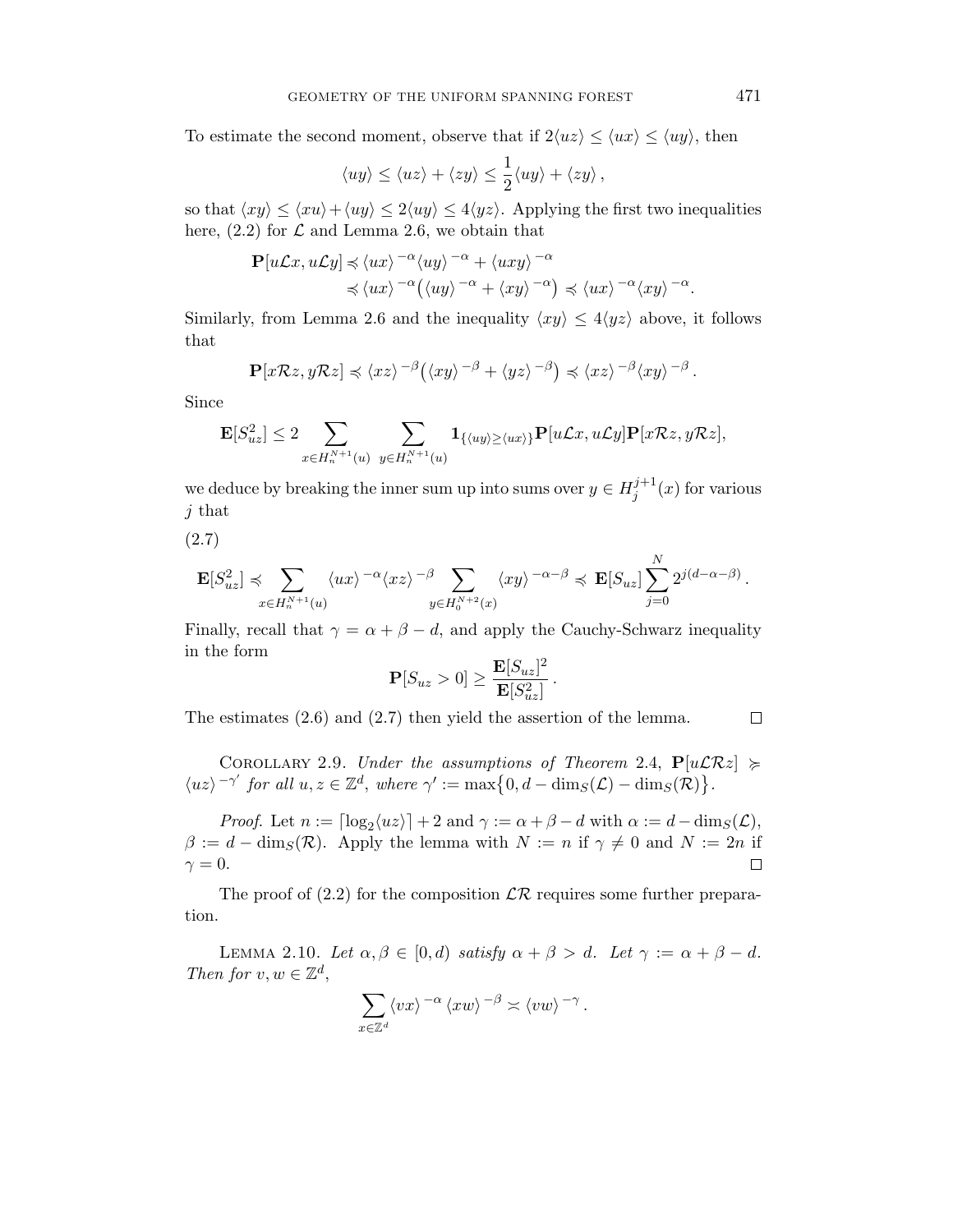#### 472 ITAI BENJAMINI, HARRY KESTEN, YUVAL PERES, AND ODED SCHRAMM

*Proof.* Suppose that  $2^N \le \langle vw \rangle \le 2^{N+1}$ . By symmetry, it suffices to sum over vertices x such that  $\langle xv \rangle \leq \langle xw \rangle$ . For such x in the shell  $H_n^{n+1}(v)$ , we have by the triangle inequality

$$
\langle xv \rangle^{-\alpha} \langle xw \rangle^{-\beta} \asymp 2^{-n\alpha} 2^{-\max\{n,N\}\beta}.
$$

Multiplying by  $2^{dn}$  (for the volume of the shell) and summing over all *n* prove the lemma.  $\Box$ 

LEMMA 2.11. Let  $M > 0$  be finite and let  $V, W \subset \mathbb{Z}^d$  satisfy  $|V|, |W|$  $\leq M$ . Let  $\alpha, \beta \in [0, d)$  satisfy  $\alpha + \beta > d$ . Denote  $\gamma := \alpha + \beta - d$ . Then

$$
(2.8) \qquad \sum_{x\in\mathbb{Z}^d} \langle Vx\rangle^{-\alpha} \langle Wx\rangle^{-\beta} \preccurlyeq \langle V\rangle^{-\alpha} \rho(V,W)^{-\gamma} \langle W\rangle^{-\beta} \leq \langle VW\rangle^{-\gamma},
$$

where the constant implicit in the  $\preccurlyeq$  relation may depend only on M.

Proof. Using Lemma 2.6 we see that

$$
\langle Vx\rangle^{-\alpha}\preccurlyeq \langle V\rangle^{-\alpha}\,\rho(x,V)^{-\alpha}\leq \langle V\rangle^{-\alpha}\,\sum_{v\in V}\langle vx\rangle^{-\alpha}
$$

and similarly  $\langle Wx \rangle^{-\beta} \preccurlyeq \langle W \rangle^{-\beta} \sum_{w \in W} \langle wx \rangle^{-\beta}$ . Therefore, by Lemma 2.10,

$$
\sum_{x \in \mathbb{Z}^d} \langle Vx \rangle^{-\alpha} \langle Wx \rangle^{-\beta} \preccurlyeq \langle V \rangle^{-\alpha} \langle W \rangle^{-\beta} \sum_{v \in V} \sum_{w \in W} \langle vw \rangle^{-\gamma}
$$
  

$$
\leq M^2 \langle V \rangle^{-\alpha} \langle W \rangle^{-\beta} \rho(V, W)^{-\gamma}.
$$

The rightmost inequality in (2.8) holds because  $\gamma \leq \min{\alpha, \beta}$  and given trees on *V* and on *W*, a tree on  $V \cup W$  can be obtained by adding an edge  $\{v, w\}$ with  $v \in V, w \in W$  and  $\langle vw \rangle = \rho(V, W)$  (unless  $V \cap W \neq \emptyset$ , in which case  $|V \cap W| - 1$  edges have to be deleted to obtain a tree on  $V \cup W$ ).  $\Box$ 

LEMMA 2.12. Let 
$$
\alpha, \beta \in [0, d)
$$
 satisfy  $\gamma := \alpha + \beta - d > 0$ . Then  

$$
\sum_{a \in \mathbb{Z}^d} \langle ax \rangle^{-\alpha} \langle ay \rangle^{-\beta} \langle az \rangle^{-\gamma} \preccurlyeq \langle xyz \rangle^{-\gamma}
$$

holds for  $x, y, z \in \mathbb{Z}^d$ .

*Proof.* Without loss of generality, we may assume that  $\langle zx \rangle \leq \langle zy \rangle$ . Consider separately the sum over  $A := \{a : \langle az \rangle \leq \frac{1}{2} \langle zx \rangle\}$  and its complement. For  $a \in A$  we have  $\langle ax \rangle \geq \frac{1}{2} \langle zx \rangle$  and  $\langle ay \rangle \geq \frac{1}{2} \langle zy \rangle$ . Therefore,

$$
\sum_{a\in A} \langle ax \rangle^{-\alpha} \langle ay \rangle^{-\beta} \langle az \rangle^{-\gamma} \preccurlyeq \langle zx \rangle^{-\alpha} \langle zy \rangle^{-\beta} \sum_{a\in A} \langle az \rangle^{-\gamma}
$$

$$
\preccurlyeq \langle zx \rangle^{-\alpha} \langle zy \rangle^{-\beta} \langle zx \rangle^{d-\gamma}
$$

$$
= \langle zx \rangle^{-\gamma} \langle zy \rangle^{-\gamma} \frac{\langle zx \rangle^{d-\alpha}}{\langle zy \rangle^{d-\alpha}} \le \langle xyz \rangle^{-\gamma},
$$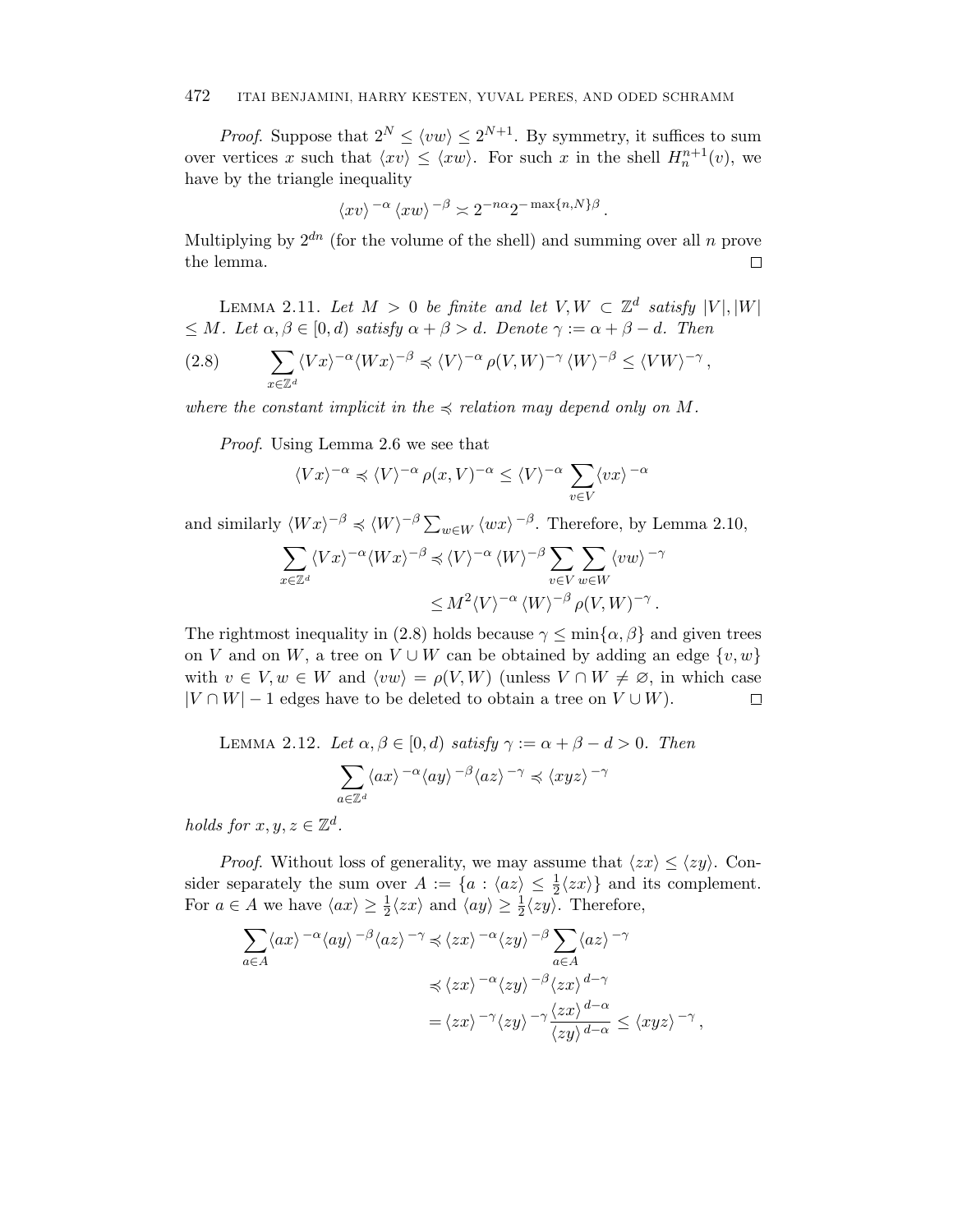because of the assumption  $\langle zx \rangle \leq \langle zy \rangle$  and  $\gamma > 0$ . Passing to the complement of *A*, we have,

$$
\begin{split} \sum_{a\in\mathbb{Z}^d\backslash A}\langle az\rangle^{-\gamma}\langle ax\rangle^{-\alpha}\langle ay\rangle^{-\beta}&\preccurlyeq \langle zx\rangle^{-\gamma}\sum_{a\in\mathbb{Z}^d}\langle ax\rangle^{-\alpha}\langle ay\rangle^{-\beta}\\ &\preccurlyeq \langle zx\rangle^{-\gamma}\langle xy\rangle^{-\gamma}\leq \langle xyz\rangle^{-\gamma}\,, \end{split}
$$

where Lemma 2.10 was used in the next to last inequality. Combining these two estimates completes the proof of the lemma.  $\Box$ 

The following slight extension of Lemma 2.12 will also be needed. Under the same assumptions on  $\alpha$ ,  $\beta$ ,  $\gamma$ ,

(2.9) 
$$
\sum_{a \in \mathbb{Z}^d} \langle axw \rangle^{-\alpha} \langle ay \rangle^{-\beta} \langle az \rangle^{-\gamma} \preccurlyeq \langle xwyz \rangle^{-\gamma}.
$$

This is obtained from Lemma 2.12 by using  $\langle axw \rangle \geq \langle xw \rangle \min{\{\langle ax \rangle, \langle aw \rangle\}},$ which is an application of Lemma 2.6, and  $\langle xw \rangle \langle wyz \rangle \geq \langle xwyz \rangle$ , which holds by the definition of the spread.

*Proof of Theorem 2.4.* If  $\dim_S(\mathcal{L}) + \dim_S(\mathcal{R}) \geq d$ , then Corollary 2.9 shows that

$$
\inf_{x,y\in\mathbb{Z}^d}\mathbf{P}[x\mathcal{L}\mathcal{R}y]>0\,
$$

which is equivalent to dim<sub>S</sub>( $\mathcal{LR}$ ) = *d*. Therefore, assume that dim<sub>S</sub>( $\mathcal{L}$ ) +  $\dim_S(\mathcal{R}) < d$ . Let  $\alpha := d - \dim_S(\mathcal{L}), \ \beta := d - \dim_S(\mathcal{R})$  and  $\gamma := \alpha + \beta - d$ . Since Corollary 2.9 verifies (2.1) for the composition  $\mathcal{LR}$ , it suffices to prove (2.2) for  $\mathcal{LR}$  with  $\gamma$  in place of  $\alpha$ . Independence of the relations  $\mathcal L$  and  $\mathcal R$ , together with (2.2) for  $\mathcal L$  and for  $\mathcal R$  with  $\beta$  in place of  $\alpha$  imply

$$
(2.10) \quad \mathbf{P}[x\mathcal{L}\mathcal{R}z, y\mathcal{L}\mathcal{R}w] \leq \sum_{a,b\in\mathbb{Z}^d} \mathbf{P}[x\mathcal{L}a, y\mathcal{L}b] \mathbf{P}[a\mathcal{R}z, b\mathcal{R}w]
$$

$$
\preccurlyeq \sum_{a,b\in\mathbb{Z}^d} \left( \langle xa \rangle^{-\alpha} \langle yb \rangle^{-\alpha} + \langle xayb \rangle^{-\alpha} \right) \left( \langle az \rangle^{-\beta} \langle bw \rangle^{-\beta} + \langle azbw \rangle^{-\beta} \right).
$$

Opening the parentheses gives four sums, which we deal with separately. First,

$$
(2.11) \qquad \sum_{a,b\in\mathbb{Z}^d} \langle xa \rangle^{-\alpha} \langle yb \rangle^{-\alpha} \langle az \rangle^{-\beta} \langle bw \rangle^{-\beta} \preccurlyeq \langle xz \rangle^{-\gamma} \langle yw \rangle^{-\gamma},
$$

by Lemma 2.10 applied twice. Second, by two applications of Lemma 2.11,

$$
(2.12) \qquad \sum_{a \in \mathbb{Z}^d} \sum_{b \in \mathbb{Z}^d} \langle xayb \rangle^{-\alpha} \langle azbw \rangle^{-\beta}
$$
  
\$\leqslant \sum\_{a \in \mathbb{Z}^d} \rho(\{x, a, y\}, \{z, a, w\})^{-\gamma} \langle xay \rangle^{-\alpha} \langle zaw \rangle^{-\beta}\$  
=\sum\_{a \in \mathbb{Z}^d} \langle xay \rangle^{-\alpha} \langle zaw \rangle^{-\beta} \preccurlyeq \langle xyzw \rangle^{-\gamma}\$.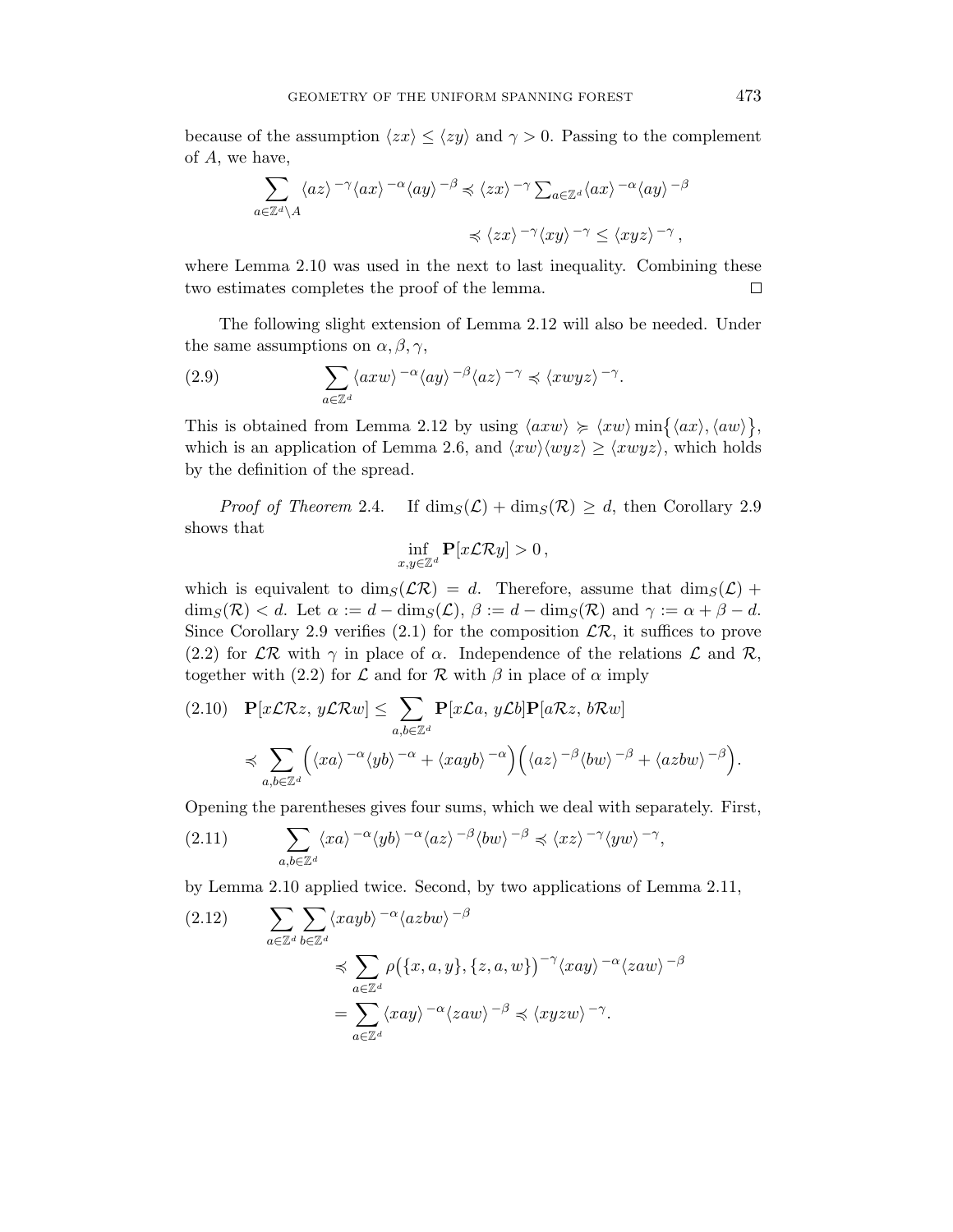Third, by Lemma  $2.11$  and  $(2.9)$ ,

$$
(2.13)
$$
\n
$$
\sum_{a \in \mathbb{Z}^d} \sum_{b \in \mathbb{Z}^d} \langle xayb \rangle^{-\alpha} \langle az \rangle^{-\beta} \langle bw \rangle^{-\beta}
$$
\n
$$
\preccurlyeq \sum_{a \in \mathbb{Z}^d} \rho(w, \{x, y, a\})^{-\gamma} \langle az \rangle^{-\beta} \langle xay \rangle^{-\alpha}
$$
\n
$$
\leq \sum_{a \in \mathbb{Z}^d} \langle wa \rangle^{-\gamma} \langle az \rangle^{-\beta} \langle xay \rangle^{-\alpha} + \rho(w, \{x, y\})^{-\gamma} \sum_{a \in \mathbb{Z}^d} \langle az \rangle^{-\beta} \langle xay \rangle^{-\alpha}
$$
\n
$$
\preccurlyeq \langle wzxy \rangle^{-\gamma} + \rho(w, \{x, y\})^{-\gamma} \langle zxy \rangle^{-\gamma} \leq 2 \langle wzxy \rangle^{-\gamma}.
$$

By symmetry, we also have

$$
\sum_{a,b\in\mathbb{Z}^d}\langle xa\rangle^{-\alpha}\langle yb\rangle^{-\alpha}\langle azbw\rangle^{-\beta}\preccurlyeq \langle xywz\rangle^{-\gamma}.
$$

This, together with  $(2.10)$ ,  $(2.11)$ ,  $(2.12)$  and  $(2.13)$ , implies that  $\mathcal{LR}$  satisfies the correlation inequality (2.2) with  $\gamma$  in place of  $\alpha$ , and completes the proof. П

#### **3. Tail triviality**

Consider the USF on  $\mathbb{Z}^d$ . Given  $n = 1, 2, \ldots$ , let  $\mathcal{R}_n$  be the relation consisting of all pairs  $(x, y) \in \mathbb{Z}^d \times \mathbb{Z}^d$  such that *y* may be reached from *x* by a path which uses no more than  $n-1$  edges outside of the USF. We show below that  $\mathcal{R}_1$  has stochastic dimension 4 (Theorem 4.2) and that  $\mathcal{R}_n$  stochastically dominates the composition of *n* independent copies of  $\mathcal{R}_1$  (Theorem 4.1). By Theorem 2.4,  $\mathcal{R}_n$  dominates a relation with stochastic dimension min $\{4n, d\}$ . When  $4n \geq d$ , this says that  $\inf_{x,y\in\mathbb{Z}^d} \mathbf{P}[x\mathcal{R}_ny] > 0$ . For Theorem 1.1, the stronger statement that  $\inf_{x,y\in\mathbb{Z}^d} \mathbf{P}[x\mathcal{R}_ny] = 1$  is required. For this purpose, tail triviality needs to be discussed.

Definition 3.1 (Tail triviality). Let  $\mathcal{R} \subset \mathbb{Z}^d \times \mathbb{Z}^d$  be a random relation with law **P**. For a set  $\Lambda \subset \mathbb{Z}^d \times \mathbb{Z}^d$ , let  $\mathfrak{F}_{\Lambda}$  be the *σ*-field generated by the events  $x \mathcal{R} y$ ,  $(x, y) \in \Lambda$ . Let the *left tail field*  $\mathfrak{F}_L(v)$  corresponding to a vertex *v* be the intersection of all  $\mathfrak{F}_{\{v\}\times K}$  where  $K \subset \mathbb{Z}^d$  ranges over all subsets such that  $\mathbb{Z}^d \setminus K$  is finite. Let the *right tail field*  $\mathfrak{F}_R(v)$  be the intersection of all  $\mathfrak{F}_{K \times \{v\}}$  where  $K \subset \mathbb{Z}^d$  ranges over all subsets such that  $\mathbb{Z}^d \setminus K$  is finite. Let the *remote tail field*  $\mathfrak{F}_W$  be the intersection of all  $\mathfrak{F}_{K_1 \times K_2}$ , where  $K_1, K_2 \subset \mathbb{Z}^d$ range over all subsets of  $\mathbb{Z}^d$  such that  $\mathbb{Z}^d \setminus K_1$  and  $\mathbb{Z}^d \setminus K_2$  are finite. The random relation R with law **P** is said to be *left tail trivial* if  $P[A] \in \{0, 1\}$  for every  $A \in \mathfrak{F}_L(v)$  and every  $v \in \mathbb{Z}^d$ . Analogously, define *right tail triviality* and remote tail triviality.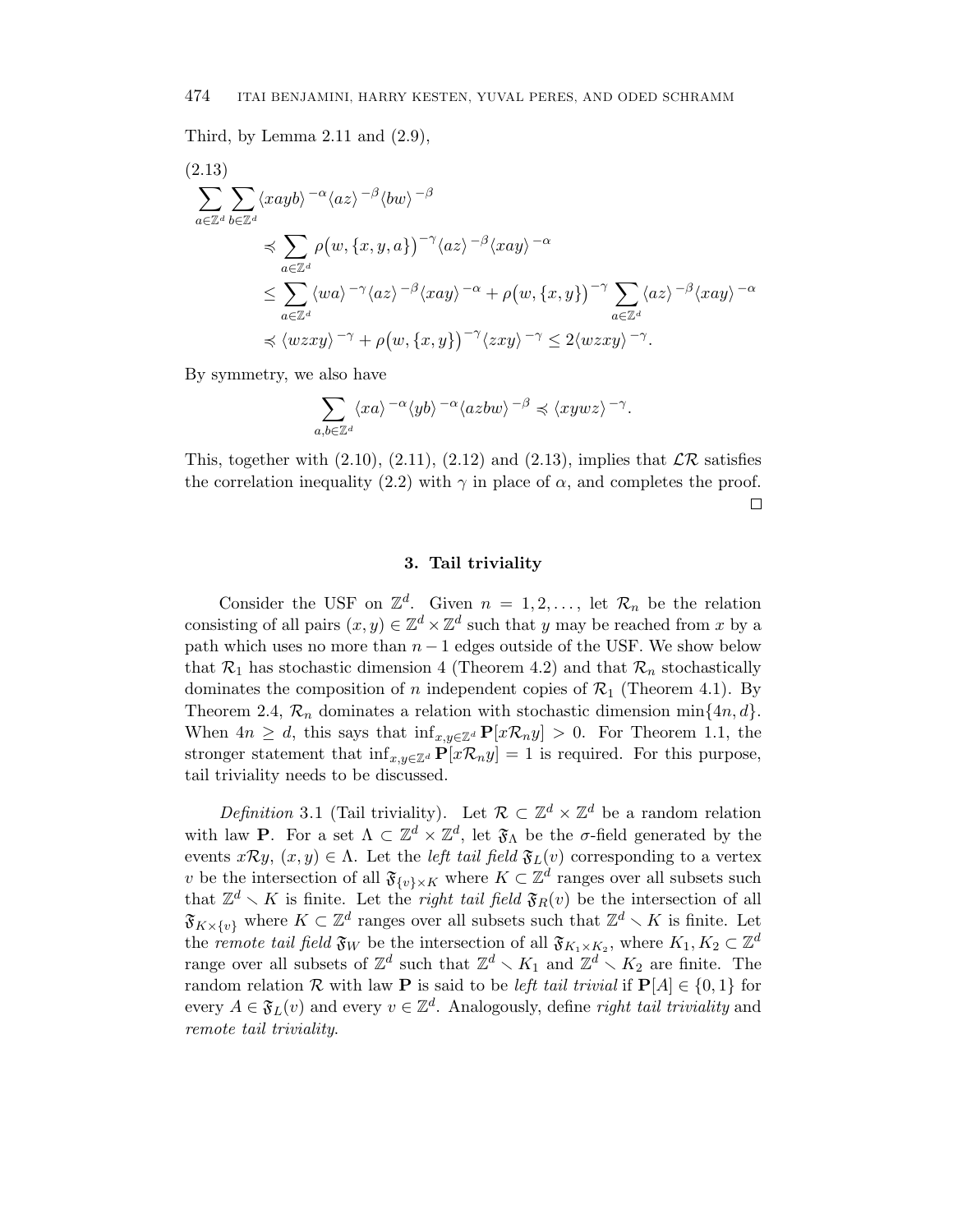We will need the following known lemma, which is a corollary of the main result of von Weizsäcker (1983). Its proof is included for the reader's convenience.

LEMMA 3.2. Let  $\{\mathfrak{F}_n\}$  and  $\{\mathfrak{G}_n\}$  be two decreasing sequences of complete *σ*-fields in a probability space  $(X, \mathfrak{F}, \mu)$ , with  $\mathfrak{G}_1$  independent of  $\mathfrak{F}_1$ , and let  $\mathfrak T$  denote the trivial  $\sigma$ -field, consisting of events with probability 0 or 1. If  $\cap_{n>1}\mathfrak{F}_n=\mathfrak{T}=\cap_{n>1}\mathfrak{G}_n, \text{ then } \cap_{n>1}(\mathfrak{F}_n\vee\mathfrak{G}_n)=\mathfrak{T} \text{ as well.}$ 

*Proof.* Let  $h \in \bigcap_{n=1}^{\infty} L^2(\mathfrak{F}_n \vee \mathfrak{G}_n)$ . It suffices to show that h is constant. Suppose that  $f_n \in L^2(\mathfrak{F}_n)$ ,  $g_n \in L^{\infty}(\mathfrak{G}_n)$  and  $f \in L^{\infty}(\mathfrak{F}_1)$ . Then

$$
\mathbf{E}[f_n g_n f | \mathfrak{G}_1] = g_n \mathbf{E}[f_n f | \mathfrak{G}_1] = g_n \mathbf{E}[f_n f] \quad \text{a.s.}
$$

As the linear span of such products  $f_n g_n$  is dense in  $L^2(\mathfrak{F}_n \vee \mathfrak{G}_n)$ , it follows that

(3.1) 
$$
\mathbf{E}[hf|\mathfrak{G}_1] \in L^2(\mathfrak{G}_n).
$$

By our assumption  $\mathfrak{T} = \cap_{n>1} \mathfrak{G}_n$ , we infer from (3.1) that

(3.2) 
$$
\mathbf{E}[hf|\mathfrak{G}_1] = \mathbf{E}[hf] \text{ for } f \in L^{\infty}(\mathfrak{F}_1).
$$

In particular,  $\mathbf{E}[h|\mathfrak{G}_1] = \mathbf{E}[h]$ . By symmetry,  $\mathbf{E}[h|\mathfrak{F}_1] = \mathbf{E}[h]$ , whence

$$
\forall f \in L^{\infty}(\mathfrak{F}_1), \qquad \mathbf{E}[hf] = \mathbf{E}\big[f\mathbf{E}[h|\mathfrak{F}_1]\big] = \mathbf{E}[h]\mathbf{E}[f].
$$

Inserting this into (3.2), we conclude that for  $f \in L^{\infty}(\mathfrak{F}_1)$  and  $g \in L^{\infty}(\mathfrak{G}_1)$  (so that *f* and *g* are independent),

$$
\mathbf{E}[hfg] = \mathbf{E}\big[g\mathbf{E}[hf|\mathfrak{G}_1]\big] = \mathbf{E}[h]\mathbf{E}[f]\mathbf{E}[g] = \mathbf{E}[h]\mathbf{E}[fg].
$$

Thus  $h$  − **E**[*h*] is orthogonal to all such products  $fg$ , so it must vanish a.s.  $\Box$ 

Suppose that  $\mathcal{R}, \mathcal{L} \subset \mathbb{Z}^d \times \mathbb{Z}^d$  are independent random relations which have trivial remote tails and trivial left tails, and have stochastic dimensions. We do not know whether it follows that  $\mathcal{LR}$  is left tail trivial. For that reason, we introduce the notion of the *restricted composition*  $\mathcal{L} \diamond \mathcal{R}$ , which is the relation consisting of all pairs  $(x, z) \in \mathbb{Z}^d \times \mathbb{Z}^d$  such that there is some  $y \in \mathbb{Z}^d$  with  $x \mathcal{L} y$ and *y*R*z* and

$$
(3.3) \t\t \langle xz \rangle \leq \min\{\langle xy \rangle, \langle yz \rangle\}.
$$

THEOREM 3.3. Let  $\mathcal{R}, \mathcal{L} \subset \mathbb{Z}^d \times \mathbb{Z}^d$  be independent random relations.

- (i) If  $\mathcal L$  has trivial left tail and  $\mathcal R$  has trivial remote tail, then the restricted composition  $\mathcal{L}\diamond\mathcal{R}$  has trivial left tail.
- (ii) If  $\dim_S(\mathcal{L})$  and  $\dim_S(\mathcal{R})$  exist, then

$$
\dim_S(\mathcal{L}\diamond\mathcal{R})=\min\{\dim_S(\mathcal{L})+\dim_S(\mathcal{R}),\,d\}.
$$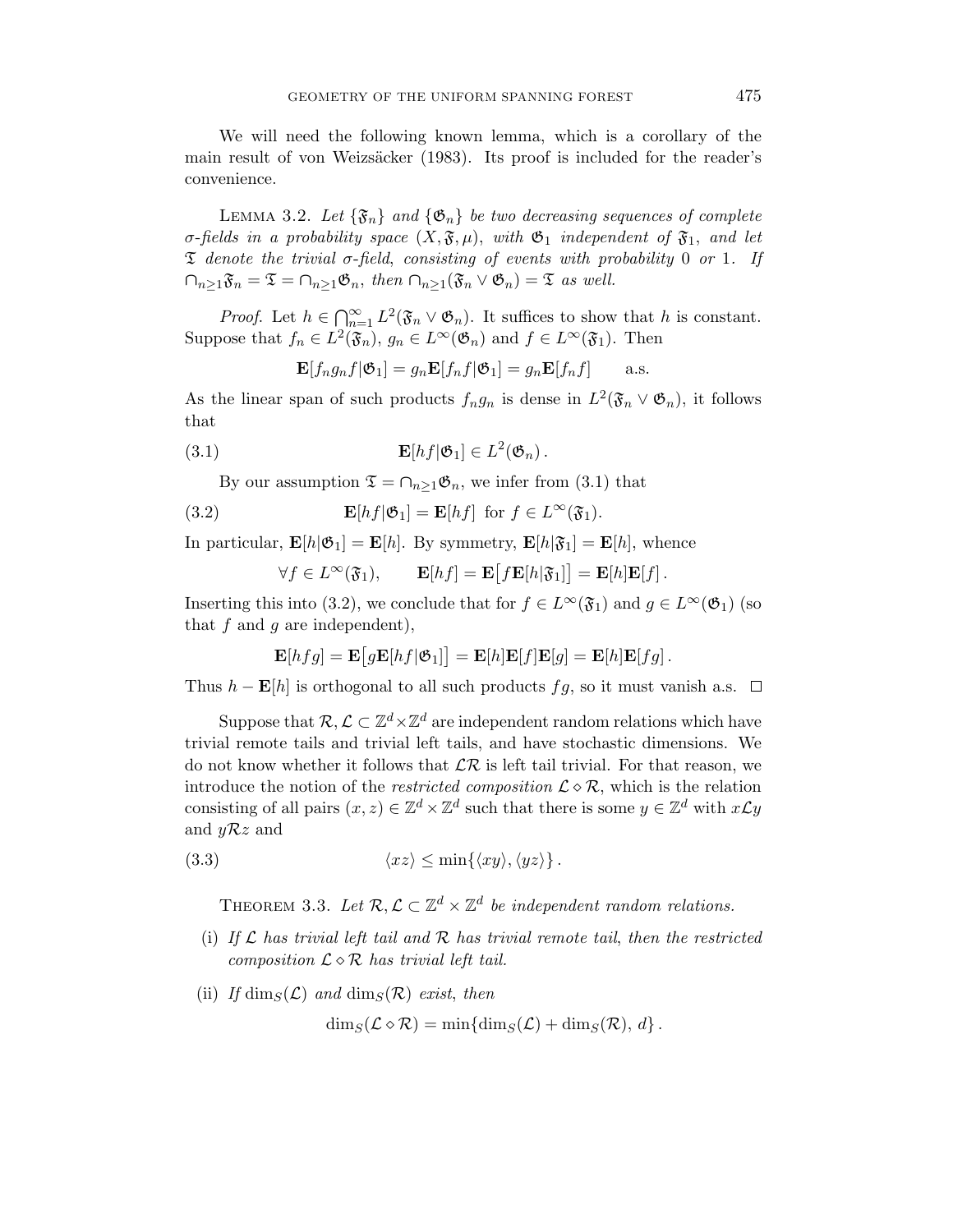#### 476 ITAI BENJAMINI, HARRY KESTEN, YUVAL PERES, AND ODED SCHRAMM

(iii) If  $\dim_S(\mathcal{L})$  and  $\dim_S(\mathcal{R})$  exist,  $\mathcal L$  has trivial left tail,  $\mathcal R$  has trivial right tail and  $\dim_S(\mathcal{L}) + \dim_R(\mathcal{R}) \geq d$ , then  $\mathbf{P}[x\mathcal{L} \diamond \mathcal{R}z] = 1$  for all  $x, z \in \mathbb{Z}^d$ .

Proof. (i) This is a consequence of Lemma 3.2.

(ii) Denote  $\gamma' := \max\{0, d - \dim(S(\mathcal{L}) - \dim(R(\mathcal{R}))\}\)$ . The inequality  $\mathbf{P}[x\mathcal{L} \diamond$  $\mathcal{R}z$   $\geq$   $\langle xz \rangle$   $\neg$ <sup>*'*</sup> follows from the proof of Corollary 2.9; this concludes the proof if  $\gamma' = 0$ . If  $\gamma' > 0$ , then the required upper bound for  $\mathbf{P}[x \mathcal{L} \diamond \mathcal{R} z, y \mathcal{L} \diamond \mathcal{R} w]$ follows from Theorem 2.4, since  $\mathcal{L} \diamond \mathcal{R}$  is a subrelation of  $\mathcal{L} \mathcal{R}$ .

(iii) Let  $\mathfrak{F}_n$  (respectively,  $\mathfrak{G}_n$ ) be the (completed)  $\sigma$ -field generated by the events  $u\mathcal{L}x$  (respectively,  $x\mathcal{R}z$ ) as  $x$  ranges over  $H_n^{\infty}(u)$ . The event

$$
A_n := \{ \exists x \in H_n^{2n}(u) : u\mathcal{L}x, x\mathcal{R}z \}
$$

is clearly in  $\mathfrak{F}_n \vee \mathfrak{G}_n$ . By Lemma 2.8, there is a constant *C* such that  $\mathbf{P}[A_n] \geq$ 1/C > 0, provided that *n* is sufficiently large. Let  $A = \bigcap_{k \geq 1} \bigcup_{n \geq k} A_n$  be the event that there are infinitely many  $x \in \mathbb{Z}^d$  satisfying  $u\mathcal{L}x$  and  $x\mathcal{R}z$ . Then  $P[A] \geq 1/C$ . By Lemma 3.2,  $P[A] = 1$ . □

COROLLARY 3.4. Let  $m \geq 2$ , and let  $\{R_i\}_{i=1}^m$  be independent random relations in  $\mathbb{Z}^d$  such that  $\dim_S(\mathcal{R}_i)$  exists for each  $i \leq m$ . Suppose that

$$
\sum_{i=1}^m \dim_S(\mathcal{R}_i) \ge d\,,
$$

and in addition,  $\mathcal{R}_1$  is left tail trivial, each of  $\mathcal{R}_2, \ldots, \mathcal{R}_{m-1}$  has a trivial remote tail, and  $\mathcal{R}_m$  is right tail trivial. Then  $\mathbf{P}[u\mathcal{R}_1\mathcal{R}_2\cdots\mathcal{R}_m z]=1$  for all  $u,z\in\mathbb{Z}^d$ .

*Proof.* Let  $\mathcal{L}_1 = \mathcal{R}_1$  and define inductively  $\mathcal{L}_k = \mathcal{L}_{k-1} \diamond \mathcal{R}_k$  for  $k =$ 2,..., m, so that  $\mathcal{L}_k$  is a subrelation of  $\mathcal{R}_1 \mathcal{R}_2 \dots \mathcal{R}_k$ . It follows by induction from Theorem 3.3 that  $\mathcal{L}_k$  has a trivial left tail for each  $k < m$ , and

$$
\dim_S(\mathcal{L}_k) = \min \Bigl\{ \sum_{i=1}^k \dim_S(\mathcal{R}_i), d \Bigr\} .
$$

By Theorem 3.3(iii), the restricted composition  $\mathcal{L}_m = \mathcal{L}_{m-1} \diamond \mathcal{R}_m$  satisfies

(3.4) 
$$
\mathbf{P}[u\mathcal{L}_m z] = 1 \text{ for all } u, z \in \mathbb{Z}^d.
$$

### **4. Relevant USF properties**

Basic to the understanding of the USF is a procedure from BLPS [2] that generates the (wired) USF on any transient graph; it is called "Wilson's method rooted at infinity", since it is based on an algorithm from Wilson [15] for picking uniformly a spanning tree in a finite graph. Let  $\{v_1, v_2, \ldots\}$  be an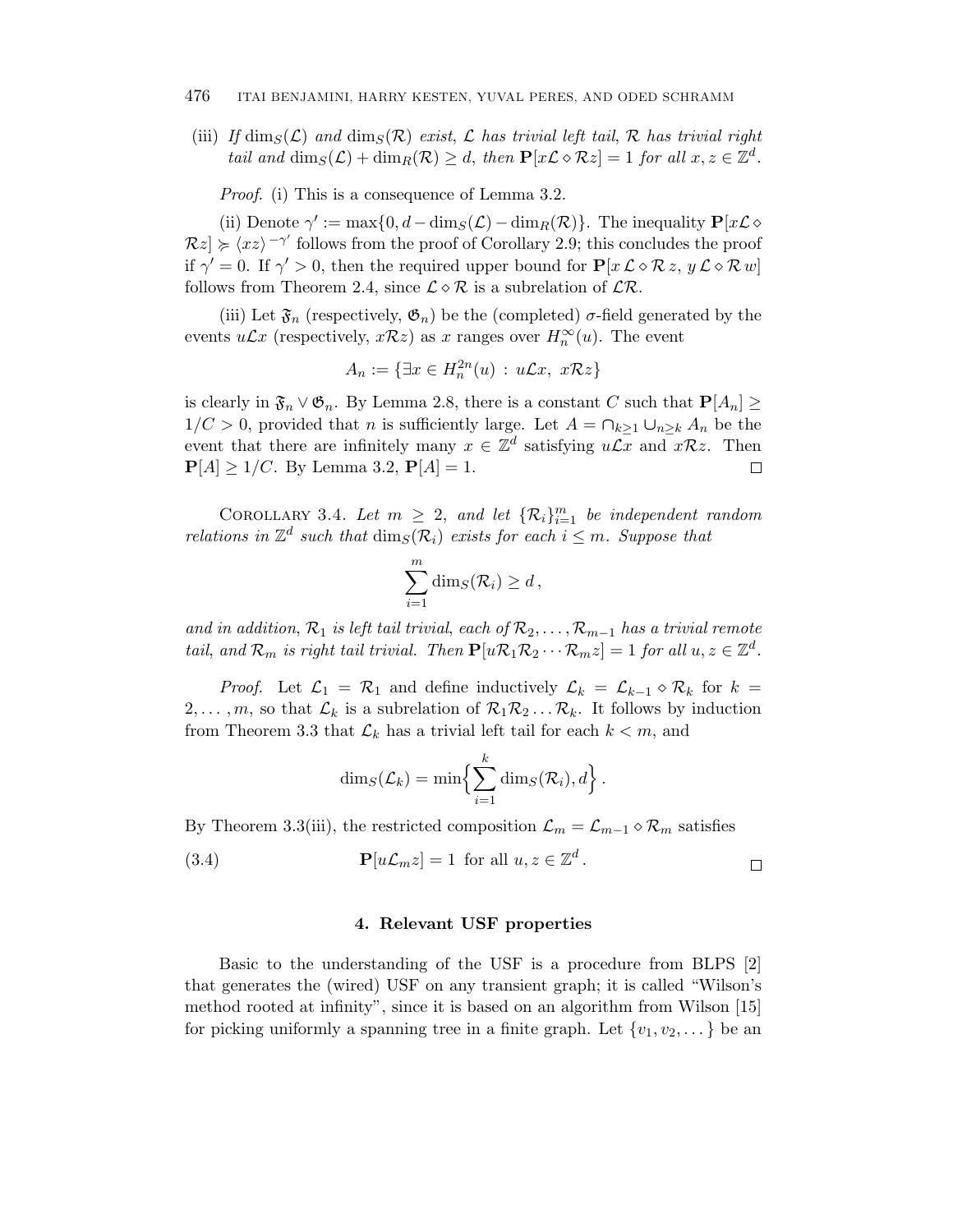arbitrary ordering of the vertices of a transient graph G. Let  $X_1$  be a simple random walk started from  $v_1$ . Let  $F_1$  denote the loop-erasure of  $X_1$ , which is obtained by following  $X_1$  and erasing the loops as they are created. Let  $X_2$  be a simple random walk from  $v_2$  which stops if it hits  $F_1$ , and let  $F_2$  be the union of  $F_1$  with the loop-erasure of  $X_2$ . Inductively, let  $X_n$  be a simple random walk from  $v_n$ , which is stopped if it hits  $F_{n-1}$ , and let  $F_n$  be the union of  $F_{n-1}$ with the loop-erasure of  $X_n$ . Then  $F := \bigcup_{n=1}^{\infty} F_n$  has the distribution of the (wired) USF on G. The edges in *F* inherit the orientation from the loop-erased walks creating them, and hence *F* may be thought of as an oriented forest. Its distribution does not depend on the ordering chosen for the vertices. See BLPS [2] for details.

We say that a random set *A* stochastically dominates a random set *Q* if there is a coupling  $\mu$  of *A* and *Q* such that  $\mu[A \supset Q] = 1$ .

THEOREM 4.1 (Domination). Let  $F, F_0, F_1, F_2, \ldots, F_m$  be independent samples of the wired USF in the graph G. Let  $\mathcal{C}(x, F)$  denote the vertex set of the component of  $x$  in  $F$ . Fix a distinguished vertex  $v_0$  in  $G$ , and write  $\mathcal{C}_0 = \mathcal{C}(v_0, F)$ . For  $j \geq 1$ , define inductively  $\mathcal{C}_j$  to be the union of all vertex components of *F* that are contained in, or adjacent to,  $C_{i-1}$ . Let  $Q_0 = C(v_0, F_0)$ . For  $j \geq 1$ , define inductively  $Q_j$  to be the union of all vertex components of  $F_j$ that intersect  $Q_{j-1}$ . Then  $\mathcal{C}_m$  stochastically dominates  $Q_m$ .

*Proof.* For each  $R > 0$  let  $B_R := \{v \in \mathbb{Z}^d : |v| < R\}$ , where  $|v|$  is the graph distance from  $v_0$  to  $v$ . Fix  $R > 0$ . Let  $B_R^W$  be the graph obtained from G by collapsing the complement of  $B_R$  to a single vertex, denoted  $v_R^*$ . Let  $F'$ , $F'_0$ ,..., $F'_m$  be independent samples of the uniform spanning tree (UST) in  $B_R^W$ . Define  $F^*$  to be  $F'$  without the edges incident to  $v_R^*$ , and define  $F_i^*$  for  $i = 0, \ldots, m$  analogously.

Write  $\mathcal{C}_0^* = \mathcal{C}(v_0, F^*)$ . For  $j \geq 1$ , define inductively  $\mathcal{C}_j^*$  to be the union of all vertex components of  $F^*$  that are contained in, or adjacent to,  $\mathcal{C}_{j-1}^*$ .

Let  $Q_0^* = \mathcal{C}(v_0, F_0^*)$ . For  $j \geq 1$ , define inductively  $Q_j^*$  to be the union of all vertex components of  $F_j^*$  that intersect  $Q_{j-1}^*$ .

We show by induction on *j* that  $\mathcal{C}^*_j$  stochastically dominates  $Q^*_j$ . The induction base where  $j = 0$  is obvious. For the inductive step, assume that  $0 \leq j \leq m$  and there is a coupling  $\mu_j$  of  $F'$  and  $(F'_0, F'_1, \ldots, F'_j)$  such that  $\mathcal{C}_j^* \supset Q_j^*$  holds  $\mu_j$ -a.s. Let *H* be a set of vertices in  $B_R$  such that  $\mathcal{C}_j^* = H$ with positive probability. Let  $\widehat{H}^c$  denote the subgraph of  $B_R^W$  spanned by the vertices  $B_R \cup \{v_R^*\} \setminus H$ . Let  $S_H$  be  $F' \cap \overline{H^c}$  conditioned on  $\mathcal{C}_j^* = H$ . Since  $\mathcal{C}_j^*$  is a union of components of  $F^*$ , it is clear that  $S_H$  has the same distribution as a UST on  $\overline{H}^c$ . Therefore, by the negative association property of uniform spanning trees (see the discussion following Remark 5.7 in BLPS [2]),  $S_H$  stochastically dominates  $F'_{j+1} \cap \overline{H}^c$  (conditional on  $C_j^* = H$ ). Hence,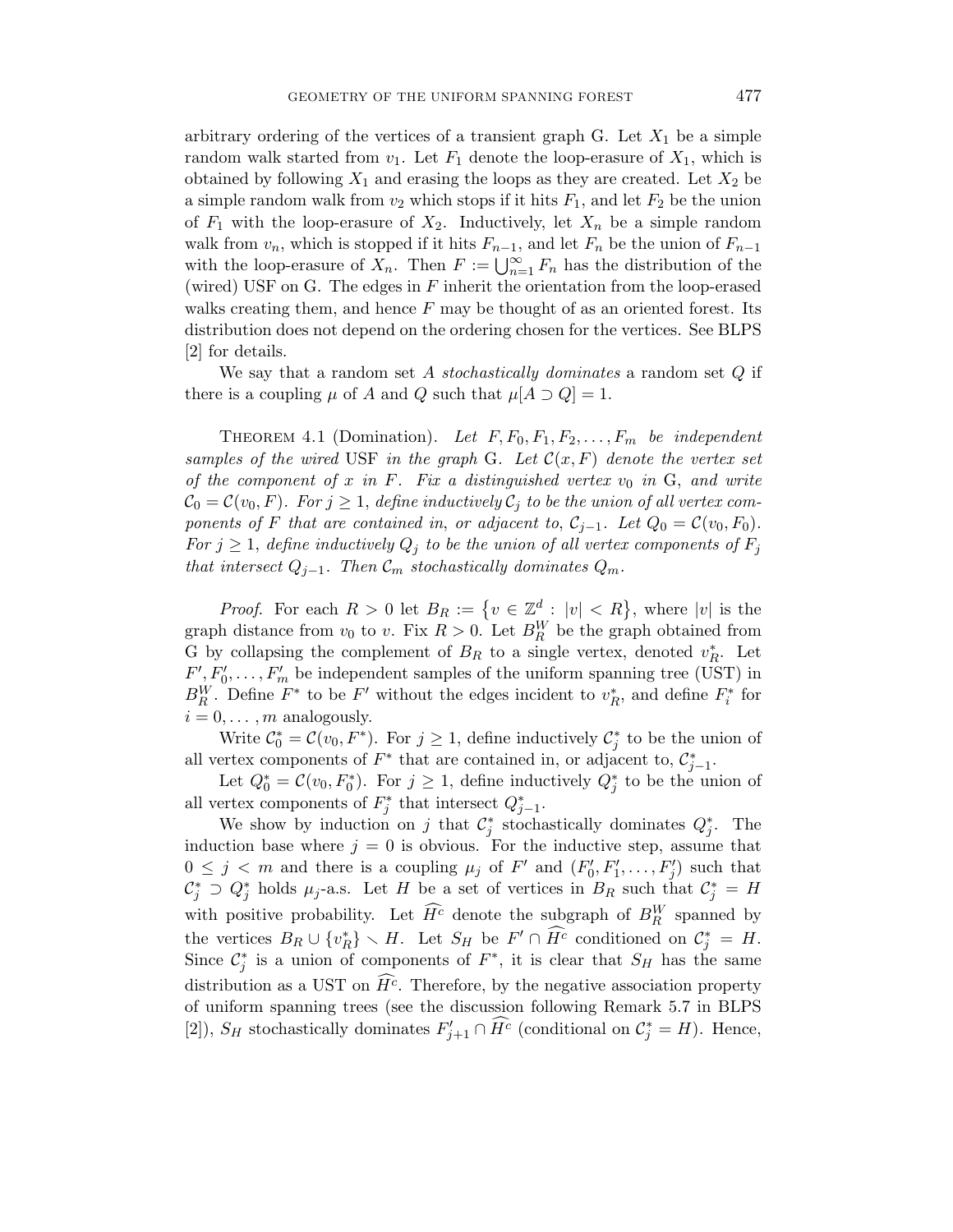we may extend  $\mu_j$  to a coupling  $\mu_{j+1}$  of  $F'$  and  $(F'_0, F'_1, \ldots, F'_{j+1})$  such that  $\mathcal{C}_j^* \supset Q_j^*$  and  $H = \mathcal{C}_j^*$  satisfies  $F^* \cap \widehat{H^c} \supset F_{j+1}^* \cap \widehat{H^c}$  a.s. with respect to  $\mu_{j+1}$ . In such a coupling, we also have  $\mathcal{C}_{j+1}^* \supset Q_{j+1}^*$  a.s.

This completes the induction step, and proves that  $\mathcal{C}_m^*$  stochastically dominates  $Q_m^*$ . Observe that  $\mathcal{C}_m^*$  converges weakly to  $\mathcal{C}_m$  and  $Q_m^*$  converges weakly to  $Q_m$ , as  $R \to \infty$ . This follows from the fact that *F* stochastically dominates *F*<sup>\*</sup> (see BLPS [2, Cor. 4.3(b)]) and  $F^* \to F$  weakly as  $R \to \infty$ . The theorem follows.  $\Box$ 

THEOREM 4.2 (Stochastic dimension of USF). Let *F* be the USF in  $\mathbb{Z}^d$ , where  $d \geq 5$ . Let U be the relation

$$
\mathcal{U} := \left\{ (x, y) \in \mathbb{Z}^d \times \mathbb{Z}^d : x \text{ and } y \text{ are in the same component of } F \right\}.
$$

Then U has stochastic dimension 4.

Proof. We use Wilson's method rooted at infinity and a technique from LPS [9]. For  $x, z \in \mathbb{Z}^d$ , consider independent simple random walk paths  ${X(i)}_{i\geq0}$  and  ${Z(j)}_{i\geq0}$  starting at *x* and *z* respectively. By running Wilson's method rooted at infinity starting with *x* and then starting another random walk from *z*, we see that  $P[zUx]$  is equal to the probability that the walk Z intersects the loop-erasure of the walk *X*. Given  $m \in \mathbb{N}$ , denote by  $\{L_m(i)\}_{i=0}^{q_m}$ the path obtained from loop-erasing  $\{X(i)\}_{i=0}^m$ . Define

$$
\tau_L(m) := \inf \Big\{ k \in \{0, 1, \dots, q_m\} : L_m(k) \in \{X(i)\}_{i \ge m} \Big\},\
$$
  

$$
\tau_L(m, n) := \inf \Big\{ k \in \{0, 1, \dots, q_m\} : L_m(k) \in \{Z(j)\}_{j \ge n} \Big\}.
$$

Consider the indicator variables  $I_{m,n} := \mathbf{1}_{\{X(m)=Z(n)\}}$  and

$$
J_{m,n} := I_{m,n} \mathbf{1}_{\{\tau_L(m,n) \leq \tau_L(m)\}}.
$$

Observe that on the event  $J_{m,n} = 1$ , the path  $\{Z(j)\}_{j\geq 0}$  intersects the looperasure of  $\{X(i)\}_{i=0}^{\infty}$  at  $L_m(\tau_L(m,n))$ . Hence  $\mathbf{P}[x\mathcal{U}z] = \mathbf{P}[\sum_{m,n} J_{m,n} > 0]$ . Given  $X(m) = Z(n)$ , the law of  $\{X(m + j)\}_{j \geq 0}$  is the same as the law of  $\{Z(n+j)\}_{j\geq 0}$ . Therefore,

$$
\mathbf{P}[\tau_L(m,n) \leq \tau_L(m)|X(m) = Z(n)] \geq 1/2,
$$

so that  $\mathbf{E}[I_{m,n}] \geq \mathbf{E}[J_{m,n}] \geq \mathbf{E}[I_{m,n}]/2$ . Let

$$
\Phi = \Phi_{xz} := \sum_{m=0}^{\infty} \sum_{n=0}^{\infty} I_{m,n} ;
$$
  

$$
\Psi = \Psi_{xz} := \sum_{m=0}^{\infty} \sum_{n=0}^{\infty} J_{m,n} .
$$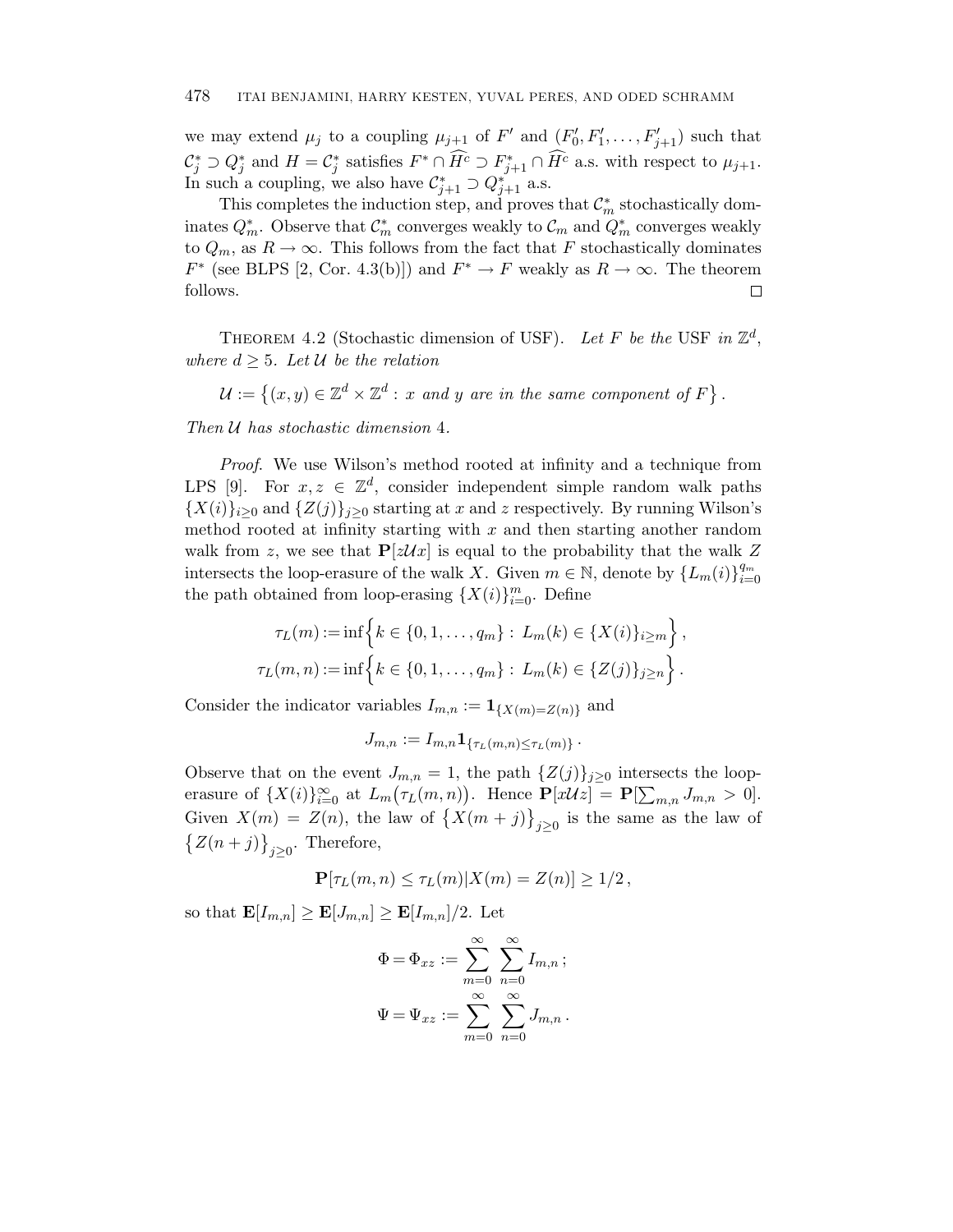Then

$$
\mathbf{E}[\Psi] \approx \sum_{m=0}^{\infty} \sum_{n=0}^{\infty} \mathbf{E}[I_{m,n}]
$$
  
= 
$$
\sum_{m=0}^{\infty} \sum_{n=0}^{\infty} \sum_{v \in \mathbb{Z}^d} \mathbf{P}[X(m) = v] \mathbf{P}[Z(n) = v]
$$
  
= 
$$
\sum_{v \in \mathbb{Z}^d} \mathbf{G}(x, v) \mathbf{G}(z, v),
$$

where G is the Green function for a simple random walk in  $\mathbb{Z}^d$ . Since  $G(x, v)$  $\langle xv \rangle^{2-d}$  (see, e.g., Spitzer [12]), we infer that (see Lemma 2.10)

(4.1) 
$$
\mathbf{E}[\Psi] \asymp \sum_{v \in \mathbb{Z}^d} \langle xv \rangle^{2-d} \langle zv \rangle^{2-d} \asymp \langle xz \rangle^{4-d}.
$$

The second moment calculation for  $\Phi$  is classical. Again, the relation  $G(x, v) \approx$  $\langle xv \rangle^{2-d}$  is used:

$$
\mathbf{E}[\Psi^2] \le \mathbf{E}[\Phi^2] \n\le \sum_{y,w \in \mathbb{Z}^d} G(x,y)G(y,w)[G(z,y)G(y,w) + G(z,w)G(w,y)] \n\preccurlyeq \sum_{y \in \mathbb{Z}^d} G(x,y)G(z,y) + \sum_{y \in \mathbb{Z}^d} G(x,y) \sum_{w \in \mathbb{Z}^d} G(y,w)^2 G(z,w) \n\preccurlyeq \sum_{y \in \mathbb{Z}^d} \langle xy \rangle^{2-d} \langle zy \rangle^{2-d} + \sum_{y \in \mathbb{Z}^d} \langle xy \rangle^{2-d} \sum_{w \in \mathbb{Z}^d} \langle yw \rangle^{4-2d} \langle zw \rangle^{2-d}.
$$

The proof of Lemma 2.10 gives

$$
\sum_{w\in\mathbb{Z}^d}\langle yw\rangle^{4-2d}\,\langle zw\rangle^{2-d}\preccurlyeq\langle yz\rangle^{2-d}\,.
$$

Hence

$$
\mathbf{E}[\Psi^2] \preccurlyeq \langle xz \rangle^{4-d} + \sum_{y \in \mathbb{Z}^d} \langle xy \rangle^{2-d} \langle yz \rangle^{2-d} \preccurlyeq \langle xz \rangle^{4-d}.
$$

Therefore,

$$
\mathbf{P}[x\mathcal{U}z] \geq \mathbf{P}[\Psi_{xz} > 0] \geq \frac{\mathbf{E}[\Psi_{xz}]^2}{\mathbf{E}[\Psi_{xz}^2]} \succcurlyeq \langle xz \rangle^{4-d}.
$$

This verifies (2.1) for  $U$  with  $d - \alpha = 4$ .

To verify (2.2), we must bound  $P[xUz, yUw]$ . Let *X*, *Z*, *Y*, *W* be simple random walks starting from  $x, z, y, w$ , respectively. Let  $\widehat{X}$  denote the set of vertices visited by *X*, and similarly for *Z, Y* and *W*. Then we may generate the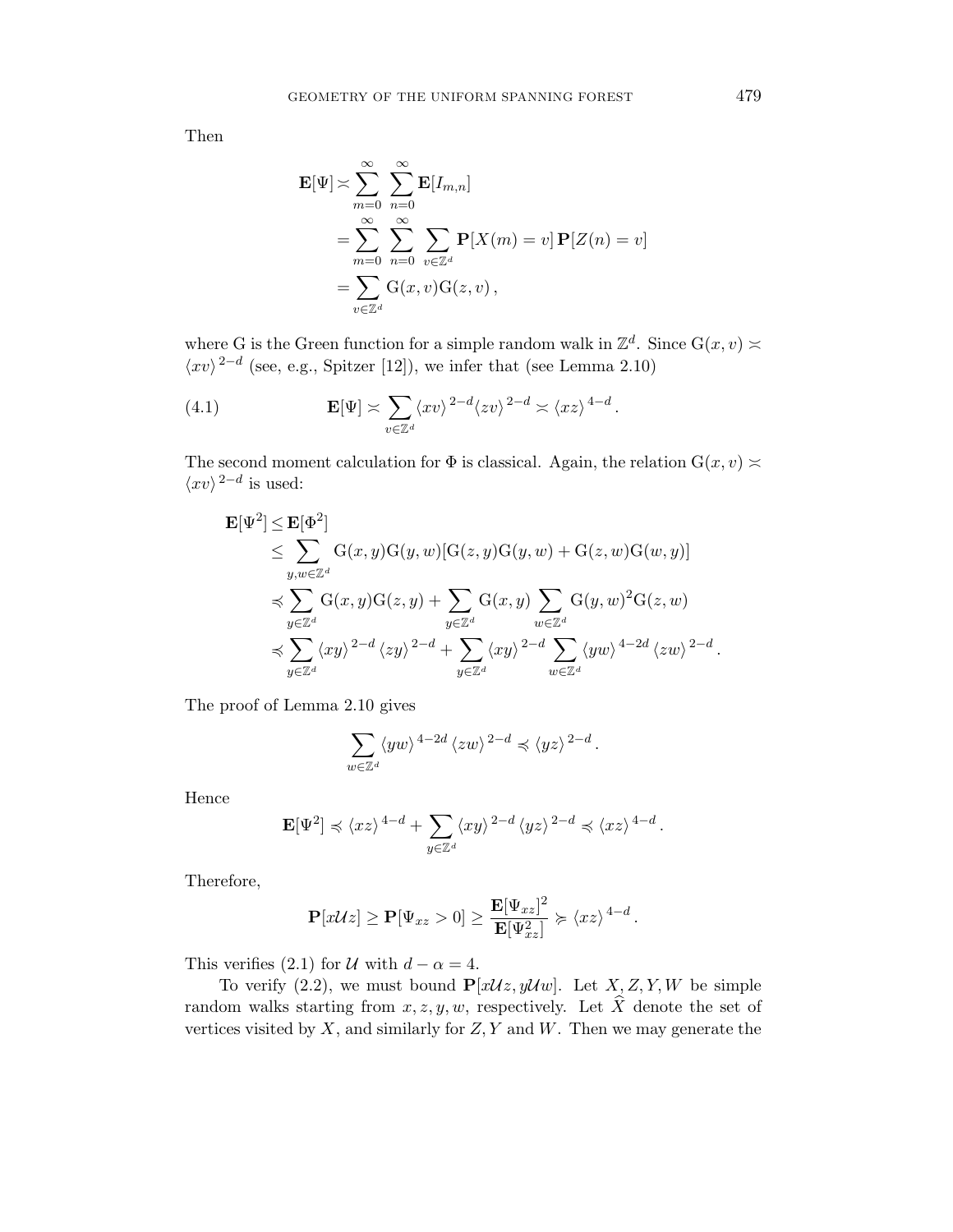USF by first using the random walks *X, Z, Y, W*. On the event  $xUz \wedge yUw \wedge$  $\neg x \mathcal{U}y$ , we must have  $X \cap Z \neq \emptyset$  and  $Y \cap W \neq \emptyset$ . Hence,

$$
(4.2) \quad \mathbf{P}[x\mathcal{U}z \wedge y\mathcal{U}w \wedge \neg x\mathcal{U}y] \le \mathbf{P}[\hat{X} \cap \hat{Z} \ne \varnothing] \mathbf{P}[\hat{Y} \cap \hat{W} \ne \varnothing] \\
\le \sum_{a \in \mathbb{Z}^d} G(x, a)G(z, a) \sum_{b \in \mathbb{Z}^d} G(y, b)G(w, b) \\
\preccurlyeq \langle xz \rangle^{4-d} \langle yw \rangle^{4-d}.
$$

On the other hand, the event  $xUz \wedge yUw \wedge xUy$  is the event  $U(x, y, z, w)$  that  $x, y, z, w$  are all in the same USF tree.

By Theorem 4.3 below,  $\mathbf{P}[U(x, y, z, w))] \preccurlyeq \langle xyzw \rangle^{4-d}$ . This together with  $(4.2)$  gives

$$
\mathbf{P}[x\mathcal{U}z \wedge y\mathcal{U}w] \le \mathbf{P}[x\mathcal{U}z \wedge y\mathcal{U}w \wedge \neg x\mathcal{U}y] + \mathbf{P}[U(x, y, z, w)]
$$
  
\$\le \langle xz \rangle^{4-d} \langle yw \rangle^{4-d} + \langle xyzw \rangle^{4-d},\$

which verifies (2.2) with  $\alpha = d - 4$ , and completes the proof.

THEOREM 4.3. For any finite set  $W \subset \mathbb{Z}^d$ , denote by  $U(W)$  the event that all vertices in *W* are in the same USF component. Then

(4.3) 
$$
\mathbf{P}[U(W)] \preccurlyeq \langle W \rangle^{4-d},
$$

where the implied constant depends only on *d* and the cardinality of *W*.

*Proof.* When  $|W| = 2$ , say  $W = \{x, z\}$ , (4.3) follows from (4.1), since  $P[xUz] = P[\Psi > 0] \leq E[\Psi]$ . We proceed by induction on |W|. For the inductive step, suppose that  $|W| \geq 3$ . For  $x, y \in W$  denote by  $U(W; x, y)$  the intersection of  $U(W)$  with the event that the path connecting  $x, y$  in the USF is edge-disjoint from the oriented USF paths connecting the vertices in  $V :=$  $W \setminus \{x, y\}$  to infinity. By considering all the possibilities for the vertex  $z \in \mathbb{Z}^d$ where the oriented USF paths from  $x$  and  $y$  to  $\infty$  meet, and running Wilson's method rooted at infinity starting with random walks from the vertices in  $V \cup \{z\}$  and following by random walks from *x* and *y* we obtain

(4.4) 
$$
\mathbf{P}[U(W;x,y)] \preccurlyeq \sum_{z \in \mathbb{Z}^d} \mathbf{P}[U(Vz)] \langle zx \rangle^{2-d} \langle zy \rangle^{2-d},
$$

where  $Vz := V \cup \{z\}$ . By the induction hypothesis and Lemma 2.6,

$$
\mathbf{P}[U(Vz)] \preccurlyeq \langle Vz \rangle^{4-d} \preccurlyeq \langle V \rangle^{4-d} \sum_{v \in V} \langle vz \rangle^{4-d}.
$$

Inserting this into (4.4) and applying Lemma 2.12 with  $\alpha = \beta = d - 2$ , yields

$$
\mathbf{P}[U(W;x,y)] \preccurlyeq \langle V \rangle^{4-d} \sum_{v \in V} \sum_{z \in \mathbb{Z}^d} \langle vz \rangle^{4-d} \langle zx \rangle^{2-d} \langle zy \rangle^{2-d}
$$

$$
\preccurlyeq \langle V \rangle^{4-d} \sum_{v \in V} \langle vxy \rangle^{4-d} \preccurlyeq \langle W \rangle^{4-d},
$$

 $\Box$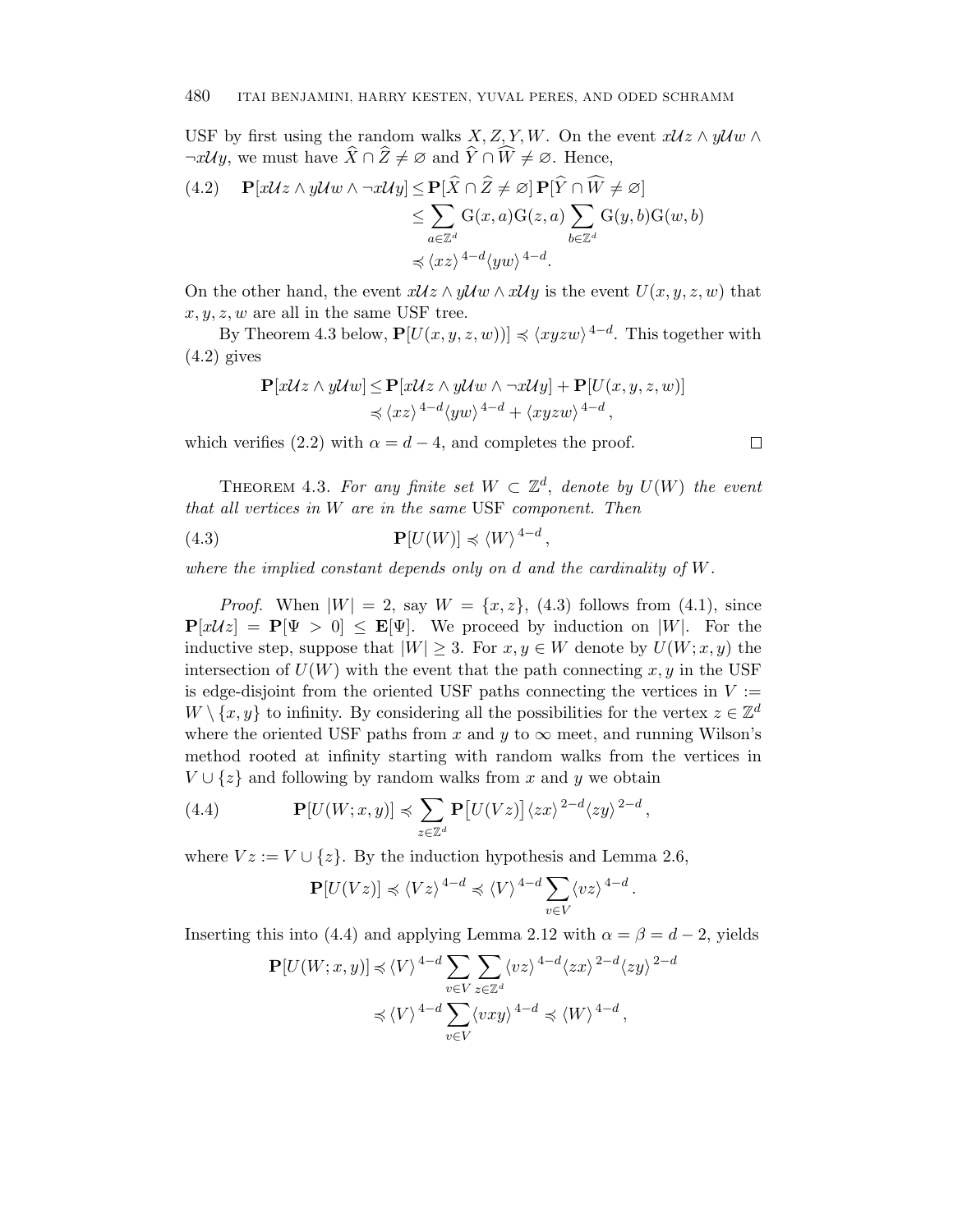where the last inequality follows from the fact that for every  $v \in V$ , the union of a tree on  $\{v, x, y\}$  and a tree on *V* is a tree on  $W = V \cup \{x, y\}$ . Finally, observe that

$$
U(W) = \bigcup_{(x,y)} U(W; x, y) ,
$$

where  $(x, y)$  runs over all pairs of distinct vertices in *W*. Indeed, on  $U(W)$ , denote by  $m(W)$  the vertex where all oriented USF paths based in *W* meet, and pick  $x, y$  as the pair of vertices in  $W$  such that their oriented USF paths meet farthest (in the intrinsic metric of the tree) from  $m(W)$ . Consequently,

$$
\mathbf{P}[U(W)] \le \sum_{(x,y)} \mathbf{P}[U(W; x, y)] \preccurlyeq \langle W \rangle^{4-d}.
$$

Remark 4.4. The estimate in Theorem 4.3 is tight, up to constants; i.e., for any finite set  $W \subset \mathbb{Z}^d$ ,

(4.5) 
$$
\mathbf{P}[U(W)] \succcurlyeq \langle W \rangle^{4-d},
$$

where the implicit constant may depend only on *d* and the cardinality of *W*. Since we will not need this lower bound, we omit the proof.

THEOREM 4.5 (Tail triviality of the USF relation). The relation  $U$  of Theorem 4.2 has trivial left, right and remote tails.

In BLPS [2] it was proved that the tail of the (wired or free) USF on every infinite graph is trivial. However, this is not the same as the tail triviality of the relation  $U$ . Indeed, if the underlying graph G is a regular tree of degree greater than 2, then the relation  $U$  determined by the (wired) USF in G does not have a trivial left tail.

*Proof.* The theorem clearly holds when  $d \leq 4$ , for then  $\mathcal{U} = \mathbb{Z}^d \times \mathbb{Z}^d$  a.s. Therefore, restrict to the case  $d > 4$ . Let F be the USF in  $\mathbb{Z}^d$ . We start with the remote tail. Fix  $x \in \mathbb{Z}^d$ ,  $r > 0$ , and let  $\mathcal{S} = \{K_1 \subset F, K_2 \cap F = \emptyset\}$  be a cylinder event where  $K_1, K_2$  are sets of edges in a ball  $B(x, r)$  of radius *r* and center *x*. For  $R > 0$ , let  $\Upsilon_R$  be the union of all one-sided-infinite simple paths in *F* that start at some vertex  $v \in \mathbb{Z}^d \setminus B(x, R)$ . By BLPS [2, Th. 10.1], almost surely each component of *F* has one end. (This implies that  $\Upsilon_R$  is a.s. the same as the union of all oriented USF paths starting outside of  $B(x, R)$ .) Therefore, there exists a function  $\phi(R)$  with  $\phi(R) \to \infty$  as  $R \to \infty$  such that

(4.6) 
$$
\lim_{R \to \infty} \mathbf{P}[\Upsilon_R \cap B(x, \phi(R)) \neq \varnothing] = 0.
$$

Let  $\tilde{\Upsilon}_R := \Upsilon_R$  if  $\Upsilon_R \cap B(x, \phi(R)) = \varnothing$ , and  $\tilde{\Upsilon}_R := \varnothing$  otherwise. Note that  $\Upsilon_R$  is a.s. determined by  $F \setminus B(x, \phi(R))$ , or more precisely by the set of edges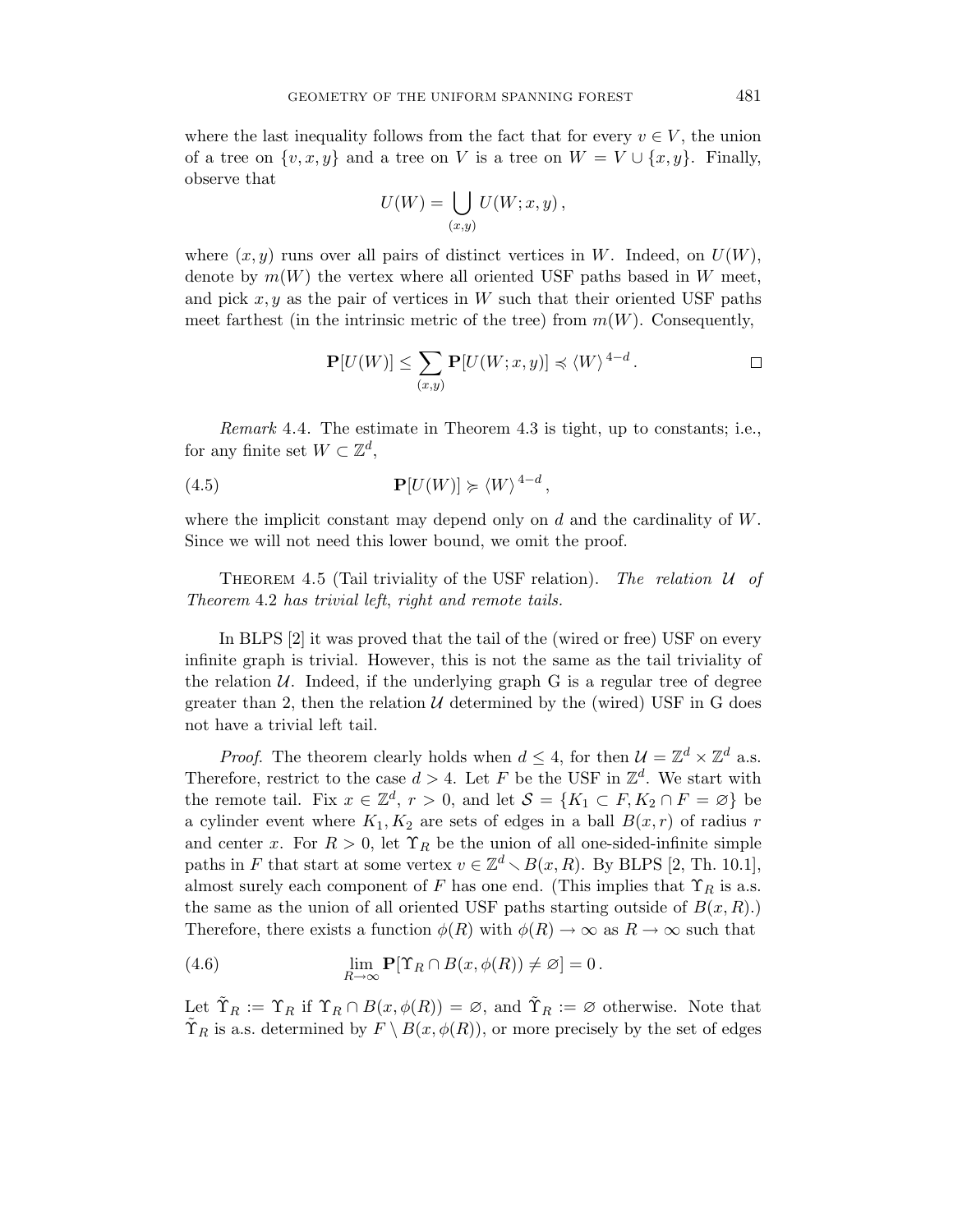in *F* with both endpoints outside  $B(x, \phi(R))$ . By tail triviality of *F* itself, it therefore follows that

(4.7) 
$$
\lim_{R \to \infty} \mathbf{E}\Big[ \big| \mathbf{P}[\mathcal{S} | \tilde{\Upsilon}_R] - \mathbf{P}[\mathcal{S}] \big| \Big] = 0.
$$

For  $R > r$ , on the event  $\Upsilon_R \cap B(x, \phi(R)) = \varnothing$ , we have  $\mathbf{P}[\mathcal{S} | \tilde{\Upsilon}_R] = \mathbf{P}[\mathcal{S} | \Upsilon_R].$ Hence, by  $(4.6)$ ,

$$
\lim_{R\to\infty} \mathbf{E}\Big[\big|\mathbf{P}[\mathcal{S}|\Upsilon_R] - \mathbf{P}[\mathcal{S}|\tilde{\Upsilon}_R]\big|\Big] = 0.
$$

With (4.7) this gives

(4.8) 
$$
\lim_{R \to \infty} \mathbf{E} \Big[ \big| \mathbf{P}[\mathcal{S} | \Upsilon_R] - \mathbf{P}[\mathcal{S}] \big| \Big] = 0.
$$

Since the remote tail of U is determined by  $\Upsilon_R$  for every R, the remote tail is independent of  $S$ , whence it is trivial.

Now consider the left tail of U. Let A be an event in  $\mathfrak{F}_L(x)$ . Let  $\mathcal{S} =$  ${K_1 \subset F, K_2 \cap F = \emptyset}$  as above, where  $K_1, K_2$  are sets of edges in  $B(x, r)$ . To establish the triviality of  $\mathfrak{F}_L(x)$ , it is enough to show that *A* and *S* are independent.

Let  $\Upsilon'_R$  be the union of all the one-sided-infinite simple paths in  $F$  that start at some vertex in the outer boundary of  $B(x, R)$ . By Wilson's method rooted at infinity we may construct  $F$  by first choosing  $\Upsilon'_R$ , then the path in *F*,  $\gamma_R$  say, from *x* to  $\Upsilon'_R$  and after that the paths starting at points outside  $\Upsilon'_R \cup \gamma_R$ . Let  $\zeta_R$  be the endpoint of  $\gamma_R$  on  $\Upsilon'_R$ . Recall that  $\gamma_R$  is obtained by loop erasure of a simple random walk path starting from *x* and stopped when it hits  $\Upsilon'_R$ . Given  $\Upsilon'_R$ , the paths in *F* to  $\Upsilon'_R$  from the vertices in the complement of  $\Upsilon'_R \cup B(x, R)$  are conditionally independent of  $\gamma_R$ . Therefore the conditional distribution of  $\zeta_R$  given  $\Upsilon_R$  is just the harmonic measure on  $\Upsilon'_R$  for a simple random walk started at *x*. Given  $\Upsilon_R$ , we shall write  $\mu_y(z; \Upsilon_R)$ for the probability that a simple random walk started at *y* first hits  $\Upsilon_R$  at *z*. Similarly, for a set *W* of vertices we write  $\mu_y(W; \Upsilon_R) := \sum_{z \in W} \mu_y(z; \Upsilon_R)$ .

It is clear that the pair  $(\Upsilon_R, \zeta_R)$  determines for which  $z \notin B(x, R)$  the relation  $xUz$  holds. Therefore, the indicator function of  $A$  is measurable with respect to the pair  $(\Upsilon_R, \zeta_R)$ . Given  $\Upsilon_R$ , let  $A_R$  denote the set of vertices  $z \in \Upsilon_R$  such that *A* holds if  $\zeta_R = z$ . Then

(4.9) 
$$
\mathbf{P}[A] = \mathbf{P}[\zeta_R \in A_R] = \mathbf{E}[\mu_x(A_R; \Upsilon_R)].
$$

A very similar relation holds for  $P[\mathcal{S}, A]$ . Instead of choosing  $\gamma_R$  immediately after  $\Upsilon_R'$ , we can first determine whether  $\mathcal S$  occurs after choosing  $\Upsilon_R'$  and then choose  $\gamma_R$ . Again when  $\Upsilon'_R$  is given, the paths from points outside  $\Upsilon'_R$ and outside  $B(x, R)$  are not influenced by S, so that  $P[\mathcal{S} | \Upsilon_R'] = P[\mathcal{S} | \Upsilon_R]$ . We further remind the reader of the following fact (see, e.g., BLPS [2]). Suppose that  $G = (V, E)$  is a finite graph and  $E_1, E_2 \subset E$ . Let  $T'$  be the (set of edges of the) UST in G. Then *T'*, conditioned on  $T' \cap (E_1 \cup E_2) = E_1$  (assuming this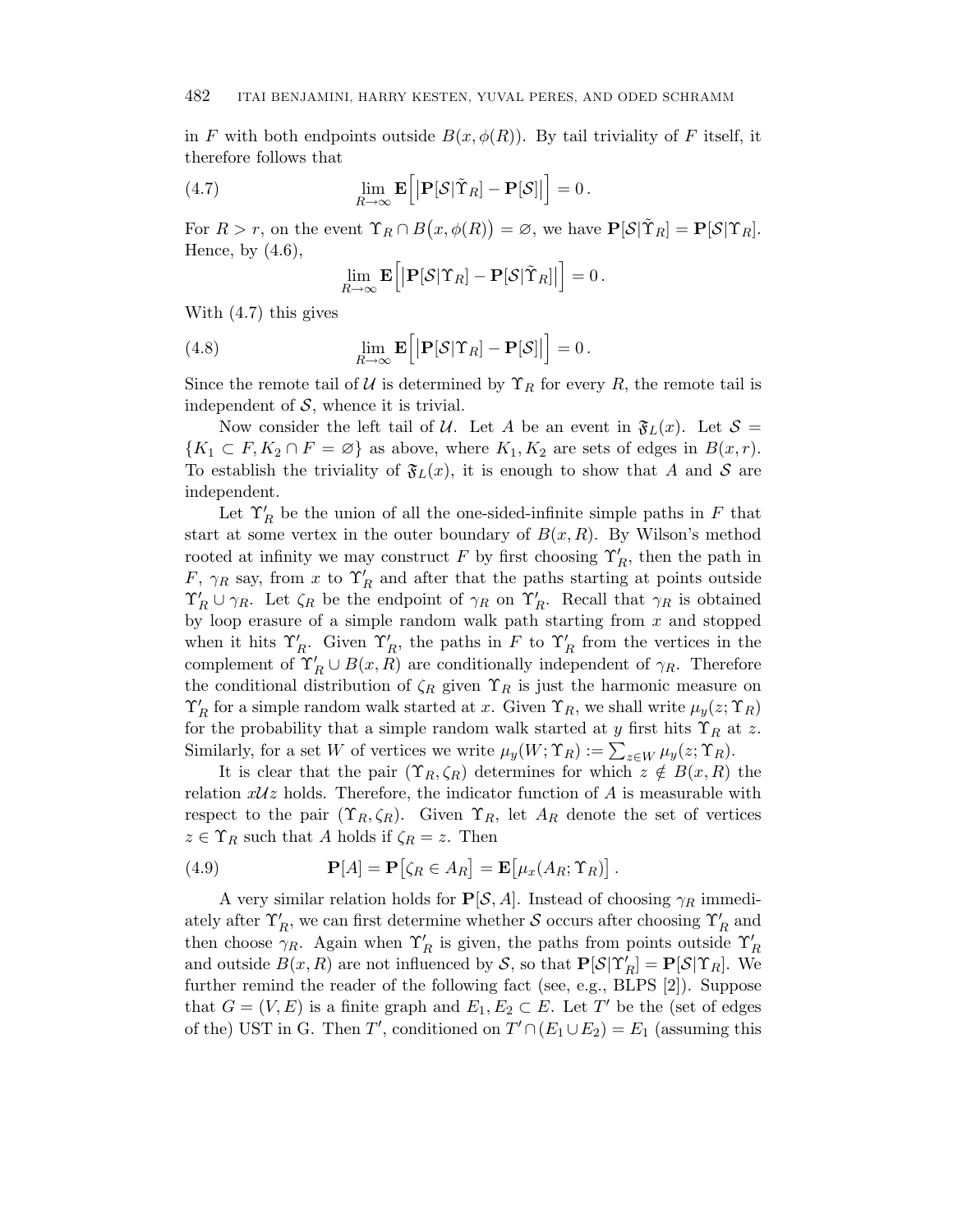event has positive probability), is the union of  $E_1$  with the set of edges of a UST on the graph obtained from G by contracting the edges in  $E_1$  and deleting the edges in  $E_2$ . Let *H* be the graph obtained from  $\mathbb{Z}^d$  by contracting the edges in  $K_1$  and deleting the edges in  $K_2$ . By first choosing  $\Upsilon'_R$  and continuing with Wilson's algorithm we see that the conditional law of  $F \setminus \Upsilon_R$  given  $\Upsilon_R$ , is the law of a UST on the finite graph obtained from  $\mathbb{Z}^d$  by gluing all vertices in  $\Upsilon_R$  to a single vertex. If we have a further condition on the occurrence of  $S$ , then we should also contract the edges in  $K_1$  and delete the edges in  $K_2$ . Therefore, conditionally on  $\Upsilon_R$  and the occurrence of S, the path  $\gamma_R$  has the distribution of the loop-erasure of a simple random walk on *H*, starting at *x* and stopping when it hits  $\Upsilon'_R$ . If we write  $\mu_y^H(z; \Upsilon_R)$  for the probability that a simple random walk on *H* started at *y* first hits  $\Upsilon_R$  at *z*, then we obtain, analogously to (4.9), that

$$
\mathbf{P}[\mathcal{S}, A] = \mathbf{P}[\mathcal{S}, \zeta_R \in A_R] = \mathbf{E} \Big[ \mathbf{P}[\mathcal{S} | \Upsilon_R] \mu_x^H(A_R; \Upsilon_R) \Big].
$$

In view of (4.8) this gives

(4.10) 
$$
\left| \mathbf{P}[\mathcal{S}, A] - \mathbf{P}[\mathcal{S}] \mathbf{E} \left[ \mu_x^H(A_R; \Upsilon_R) \right] \right| \leq \mathbf{E} \left[ \left| \mathbf{P}[\mathcal{S} | \Upsilon_R] - \mathbf{P}[\mathcal{S}] \right| \right] \underset{R \to \infty}{\longrightarrow} 0.
$$

Given  $\varepsilon > 0$ , let  $R_1 > r$  be such that a simple random walk started from any vertex outside  $B(x, R_1)$  has probability at most  $\varepsilon$  to visit  $B(x, r)$ . Since every bounded harmonic function in  $\mathbb{Z}^d$  is constant, there exists  $R_2 > R_1$  such that any harmonic function *u* on  $B(x, R_2)$  that takes values in [0, 1], satisfies the Harnack inequality

(4.11) 
$$
\sup_{y,z\in B(x,R_1+1)}|u(y)-u(z)|<\varepsilon.
$$

(See, e.g., Theorem 1.7.1(a) in Lawler [7].) In particular, when  $\Upsilon_R \cap B(x, R_2)$  $= \emptyset$ , we can apply this to the harmonic function  $y \mapsto \mu_y(A_R; \Upsilon_R)$  to obtain

(4.12) 
$$
\sup_{y,y'\in B(x,R_1+1)} \left|\mu_y(A_R; \Upsilon_R) - \mu_{y'}(A_R; \Upsilon_R)\right| < \varepsilon
$$
  
provided that  $\Upsilon_R \cap B(x,R_2) = \varnothing$ 

We need to show that  $\mu_x(A_R, \Upsilon_R)$  is close to  $\mu_x^H(A_R, \Upsilon_R)$ . To this end, note that by the definition of  $R_1$ , when a simple random walk on  $H$  from  $x$  first exits  $B(x, R_1)$ , it has probability at most  $\varepsilon$  to revisit  $B(x, r)$ . On the event that it does not, it may be considered as a random walk in  $\mathbb{Z}^d$  which does not visit  $B(x, r)$ . By (4.12) it follows that

(4.13) 
$$
\left|\mu_x^H(A_R; \Upsilon_R) - \mu_x(A_R; \Upsilon_R)\right| \leq 2\varepsilon,
$$

on the event  $\Upsilon_R \cap B(x, R_2) = \emptyset$ . Finally take  $R_3 > R_2$  sufficiently large so that

$$
\forall R \geq R_3, \qquad \mathbf{P}[\Upsilon_R \cap B(x, R_2) \neq \varnothing] < \varepsilon.
$$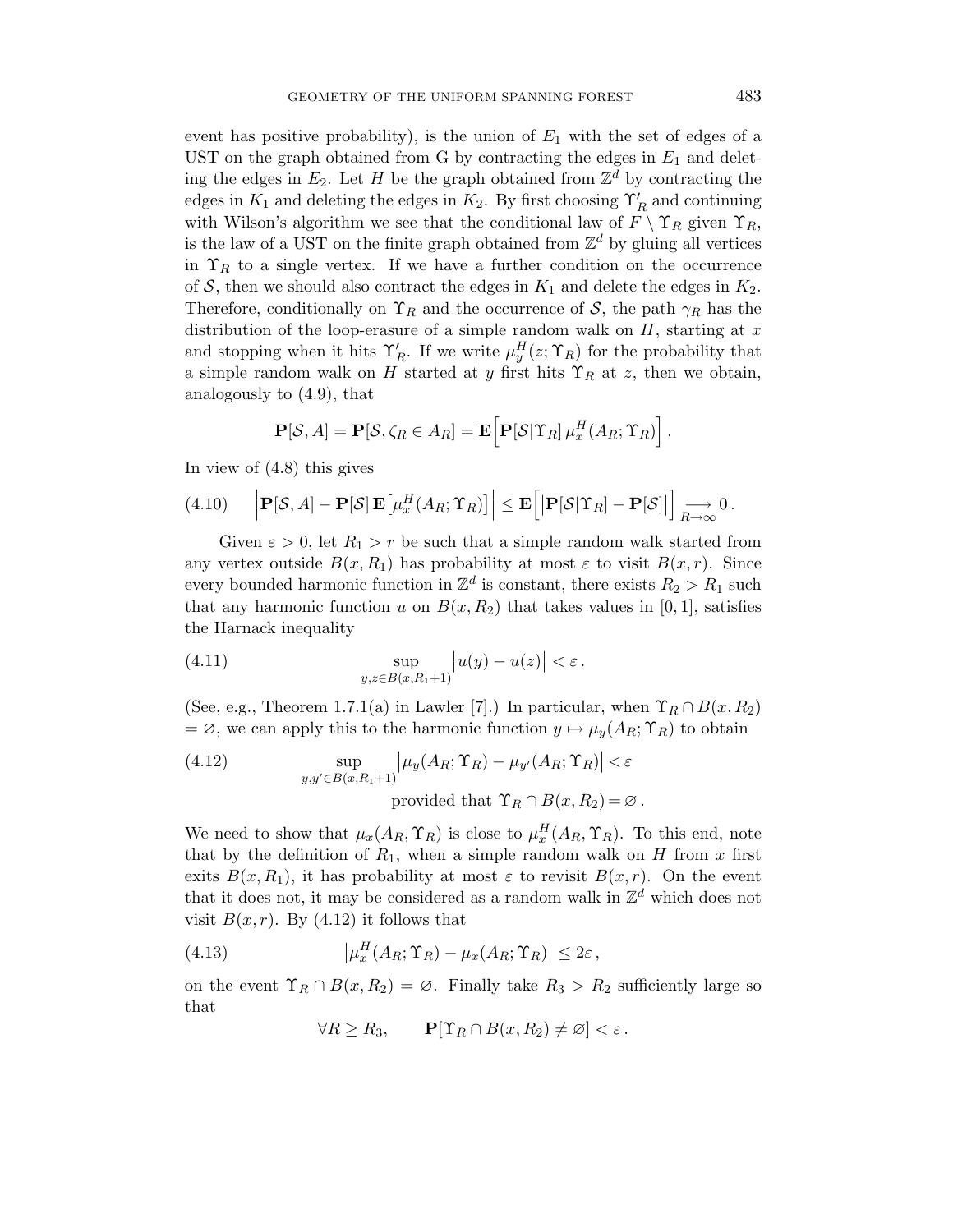From (4.13) it follows that for  $R \geq R_3$ ,

$$
\left| \mathbf{E}\big[\mu_x^H(A_R; \Upsilon_R) \big] - \mathbf{E}\big[\mu_x(A_R; \Upsilon_R) \big] \right| < 3\varepsilon.
$$

Combined with (4.10) and (4.9) this shows that for sufficiently large *R*

$$
\big|\mathbf{P}[\mathcal{S},A]-\mathbf{P}[\mathcal{S}]\,\mathbf{P}[A]\big|<4\varepsilon.
$$

As  $\varepsilon > 0$  was arbitrary, we conclude that A and S are independent, which proves that U has trivial left tail. By symmetry, the right tail is trivial too.  $\Box$ 

Remark 4.6. The above proof of left-tail triviality for  $\mathcal U$  is valid for the wired USF in any transient graph G such that there are no nonconstant bounded harmonic functions and a.s. each component of the USF has one end. Only the one-end property is needed for triviality of the remote tail. (For recurrent graphs, the USF is a.s. a tree, whence obviously the USF relation has trivial left, right and remote tails.)

The following lemma will be needed in the proof of the last statement of Theorem 1.1.

LEMMA 4.7. Let  $D \subset \mathbb{Z}^d$  be a finite connected set with a connected complement, and denote by  $\widehat{D^c}$  the subgraph of  $\mathbb{Z}^d$  spanned by the vertices in  $\mathbb{Z}^d \setminus D$ . Let *F* be the USF on  $\mathbb{Z}^d$ , and denote by  $\Gamma_D$  the event that there are no oriented edges in *F* from  $D^c$  to *D*. Then the distribution of  $F \cap \widehat{D^c}$  conditioned on  $\Gamma_D$ , is the same as the distribution of the wired USF in the graph  $\overline{D}^{\tilde{c}}$ .

*Proof.* We first consider a finite version of this statement. Let  $G = (V, E)$ be a finite connected graph,  $\rho \in V$  a distinguished vertex, and  $D \subset V \setminus {\rho}$ . Let  $G_$  be the subgraph of G spanned by  $V \setminus D$ . Denote by  $S(G)$  the set of spanning trees in G, and let  $\Gamma_D^*$  be the set of  $t \in S(G)$  such that for every  $w \in D^c$ , the path in *t* from *w* to  $\rho$  is disjoint from *D*.

Claim. Let *T* be a uniform spanning tree (UST) in G. Assume that  $\Gamma_D^* \neq \emptyset$ . Then conditioned on  $T \in \Gamma_D^*$ , the edge set  $T \cap G_{-}$  is a UST in  $G_{-}$ .

To prove the claim, fix two trees  $t_1, t_2 \in S(G_{-})$ , and for every  $t \in \Gamma_D^*$  that contains  $t_1$ , define  $t' := (t \setminus t_1) \cup t_2$ . For each vertex  $v \in V$  there is a path in *t'* from *v* to  $\rho$ , that uses edges of  $(t \setminus t_1)$  until it reaches  $D^c$ , and then uses edges of  $t_2$ . Note that *t* cannot contain any edge of  $t_2 \setminus t_1$ , because  $t_1$  plus any edge of  $\widehat{D}^c$  outside  $t_1$  contains a circuit. Thus  $t$  and  $t'$  have the same number of edges. It follows that  $t' \in S(G)$  and moreover,  $t' \in \Gamma_D^*$ . The map  $t \mapsto t'$ , is a bijection, because  $t' \mapsto (t' \setminus t_2) \cup t_1$  is its inverse. This shows that  $t_1$  and  $t_2$  have the same number of extensions to spanning trees of G that are in  $\Gamma_D^*$ . Moreover any  $t \in \Gamma_D^*$  is an extension of some  $t_1 \in S(G)$ . In other words, we have established the claim.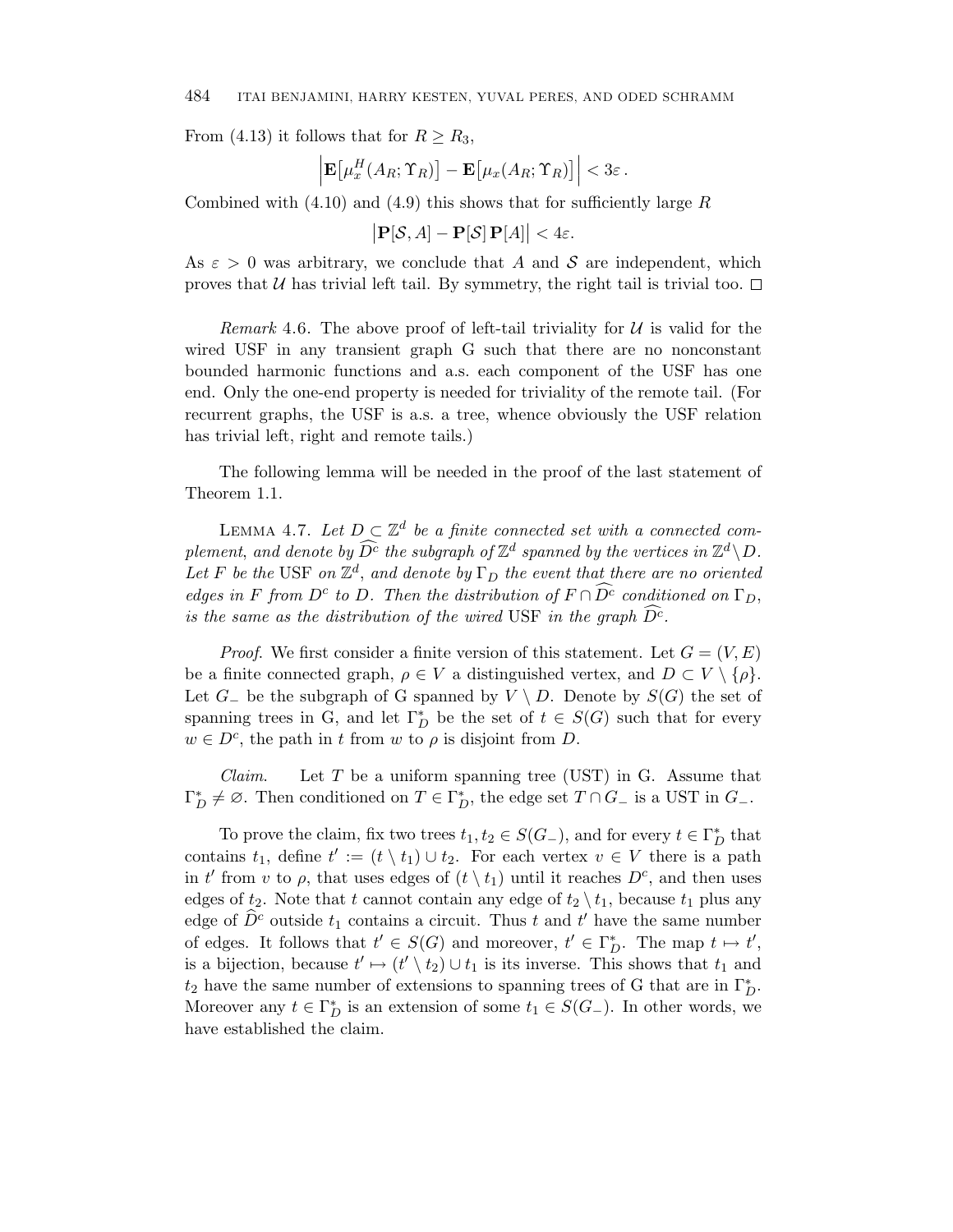The lemma follows by consideration of the uniform spanning forest on  $\mathbb{Z}^d$  as a weak limit of uniform spanning trees in finite subgraphs (with wired complements), where  $\rho$  is chosen as the wired vertex. □

*Remark* 4.8. If a finite connected set  $D \subset \mathbb{Z}^d$  has a connected complement, then the lemma above implies that a.s., every component of the wired USF in  $\mathbb{Z}^d \setminus D$  has one end. The proof of Theorem 4.5 can then be adapted to show that the wired USF relation in  $\mathbb{Z}^d \setminus D$  has trivial remote, right, and left, tail  $\sigma$ -fields. Note that this can also be inferred from Remark 4.6. To verify that every bounded harmonic function on  $\mathbb{Z}^d \setminus D$  is constant, we recall that the existence of nonconstant bounded harmonic functions on a graph is equivalent to the existence of two disjoint sets of vertices *A, B* such that with positive probability the random walk eventually stays in *A*, and the same holds for *B*. (If such *A* and *B* exist, then define the harmonic function  $h(v)$  as the probability that a simple random walk started from *v* eventually stays in *A*. If *h* is a bounded harmonic function with  $\sup h = 1$ ,  $\inf h = 0$ , say, then we may take  $A := h^{-1}([0, 1/4])$  and  $B := h^{-1}([3/4, 1])$ .) This criterion is clearly unaffected by the removal of *D* from  $\mathbb{Z}^d$ .

#### **5. Proofs of main results**

*Proof of Theorem* 1.1. Denote  $m = \lfloor \frac{d-1}{4} \rfloor$ . By applying Corollary 3.4 to  $m + 1$  independent copies of the USF relation, and invoking Theorems 4.2 and 4.5, we infer that a.s., every two vertices in  $\mathbb{Z}^d$  are related by the composition of these  $m + 1$  copies. Now Theorem 4.1 yields the upper bound  $\max\{N(x,y): x,y \in \mathbb{Z}^d\} \leq m$  a.s.

For the final assertion of the theorem, it suffices to show that for every  $x, y \in \mathbb{Z}^d$  and every  $r > 0$ , the event  $\Xi(x, y, r, m)$  that there is a path in  $\mathbb{Z}^d \setminus B_r$ from  $T(x)$  to  $T(y)$  with at most *m* edges outside *F*, satisfies

(5.1) 
$$
\mathbf{P}[\Xi(x, y, r, m)] = 1.
$$

Let  $\Delta_d(r)$  denote the collection of finite, connected sets  $D \subset \mathbb{Z}^d$  such that  $B_r \subset D$  and  $D^c$  is connected. For  $D \in \Delta_d(r)$ , denote by  $\Gamma_D$  the event that there are no oriented edges in *F* from  $D^c$  to *D*. We claim that for every  $r > 0$ ,

(5.2) 
$$
\mathbf{P}\Big[\bigcup_{D\in\Delta_d(r)}\Gamma_D\Big]=1.
$$

Indeed, let  $\overrightarrow{B}_r$  denote the set of vertices  $v \in \mathbb{Z}^d$  such that the oriented path from *v* to infinity in *F* enters  $B_r$ . Since a.s. each of the USF components has one end,  $\overline{B}_r$  and its complement are connected, and  $\overline{B}_r$  is a.s. finite. Thus  $\Gamma_{\overrightarrow{B}}$  occurs and (5.2) holds.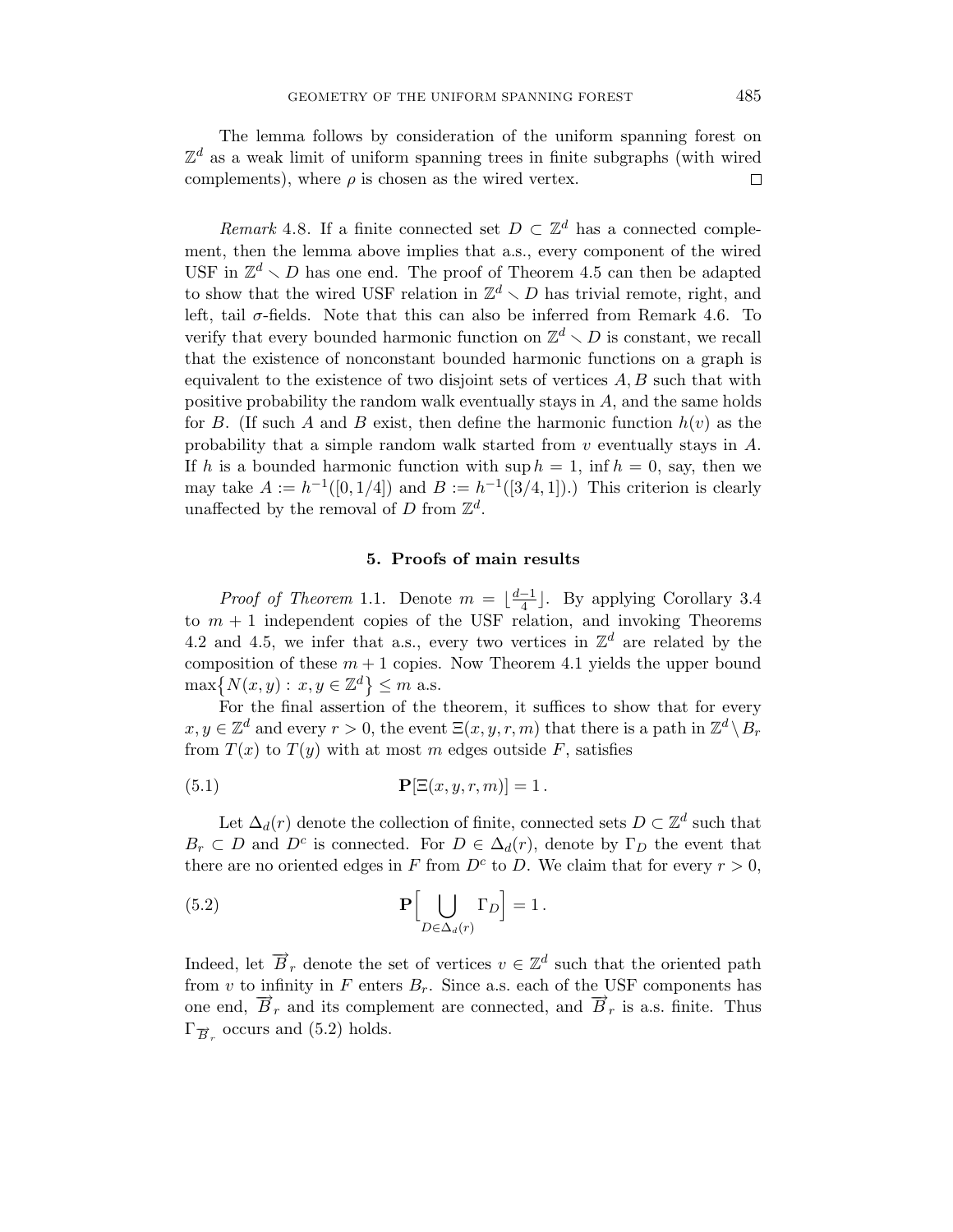Therefore, to prove (5.1), it suffices to show that

(5.3) 
$$
\forall D \in \Delta_d(r), \qquad \mathbf{P} \big[ \Xi(x, y, r, m) | \Gamma_D \big] = 1.
$$

Fix  $D \in \Delta_d(r)$ , let  $G_{-}$  be the subgraph of  $\mathbb{Z}^d$  spanned by the vertices in Z<sup>d</sup> \ *D*, and let *F*<sup>−</sup> denote the wired USF on *G*−. By Lemma 4.7, conditioned on  $\Gamma_D$ , the law of  $F \cap G_-\$  is the same as that of  $F_-\$ . Consequently, it suffices to show that a.s. every pair of vertices in *G*<sup>−</sup> is connected by a path in *G*<sup>−</sup> with at most *m* edges outside of *F*−. The USF relation on *G*<sup>−</sup> has trivial left, right and remote tails, by Remark 4.8. It is also clear that this relation has stochastic dimension 4. Therefore, the above proof for  $\mathbb{Z}^d$  applies also to  $G_-,$ and shows that every pair of vertices in  $G_-\$  is connected by a path in  $G_-\$  with at most *m* edges outside *F*−. Since *r* is arbitrary and *D* is an arbitrary set in  $\Delta_d(r)$ , this proves the last assertion of the theorem, and also completes the proof for  $5 \leq d \leq 8$ .

For the case  $d > 8$ , it remains only to prove the lower bound on max  $N(x, y)$ . This is done in the following proposition.  $\Box$ 

PROPOSITION 5.1. The inequality

$$
\mathbf{P}[N(x,y) \le k] \preccurlyeq \langle xy \rangle^{4k+4-d}
$$

holds for all  $x, y \in \mathbb{Z}^d$  and all  $k \in \mathbb{N}$ .

*Proof.* The proposition clearly holds for  $k \geq |(d-1)/4|$ . So assume that  $k < \lfloor (d-1)/4 \rfloor$ . Consider a sequence  $\{x_j, y_j\}_{j=0}^k$  in  $\mathbb{Z}^d$  with  $x_0 = x, y_k = y$ and  $|y_j - x_{j+1}| = 1$  for  $j = 0, 1, ..., k-1$ . Let  $A = A(x_0, y_0, ..., x_k, y_k)$  be the event that  $y_j \in T(x_j)$  for  $j = 0, 1, \ldots, k$  and  $y_j \notin T(x_i)$  if  $j \neq i$ . Observe that

$$
\{N(x,y)=k\}\subset \bigcup A(x_0,y_0,\ldots,x_k,y_k)\,
$$

where the union is over all such sequences  $x_0, y_0, \ldots, x_k, y_k$ . To estimate the probability of *A*, we run Wilson's algorithm rooted at infinity, begining with random walks started at  $x_0, y_0, \ldots, x_k, y_k$ . For *A* to hold, for each  $j = 0, \ldots, k$ , the random walk started at  $x_j$  must intersect the path of the random walk started at  $y_j$ . Hence, as in  $(4.1)$ ,

(5.4) 
$$
\mathbf{P}[A] \preccurlyeq \prod_{j=0}^{k} \langle x_j y_j \rangle^{4-d}.
$$

Since  $x_{j+1}$  and  $y_j$  are adjacent, this implies

(5.5) 
$$
\mathbf{P}[N(x,y) = k] \preccurlyeq \sum \prod_{j=0}^{k} \langle x_j x_{j+1} \rangle^{4-d},
$$

where the sum extends over all sequences  $\{x_j\}_{j=0}^{k+1} \subset \mathbb{Z}^d$  such that  $x_0 = x$  and  $x_{k+1} = y$ .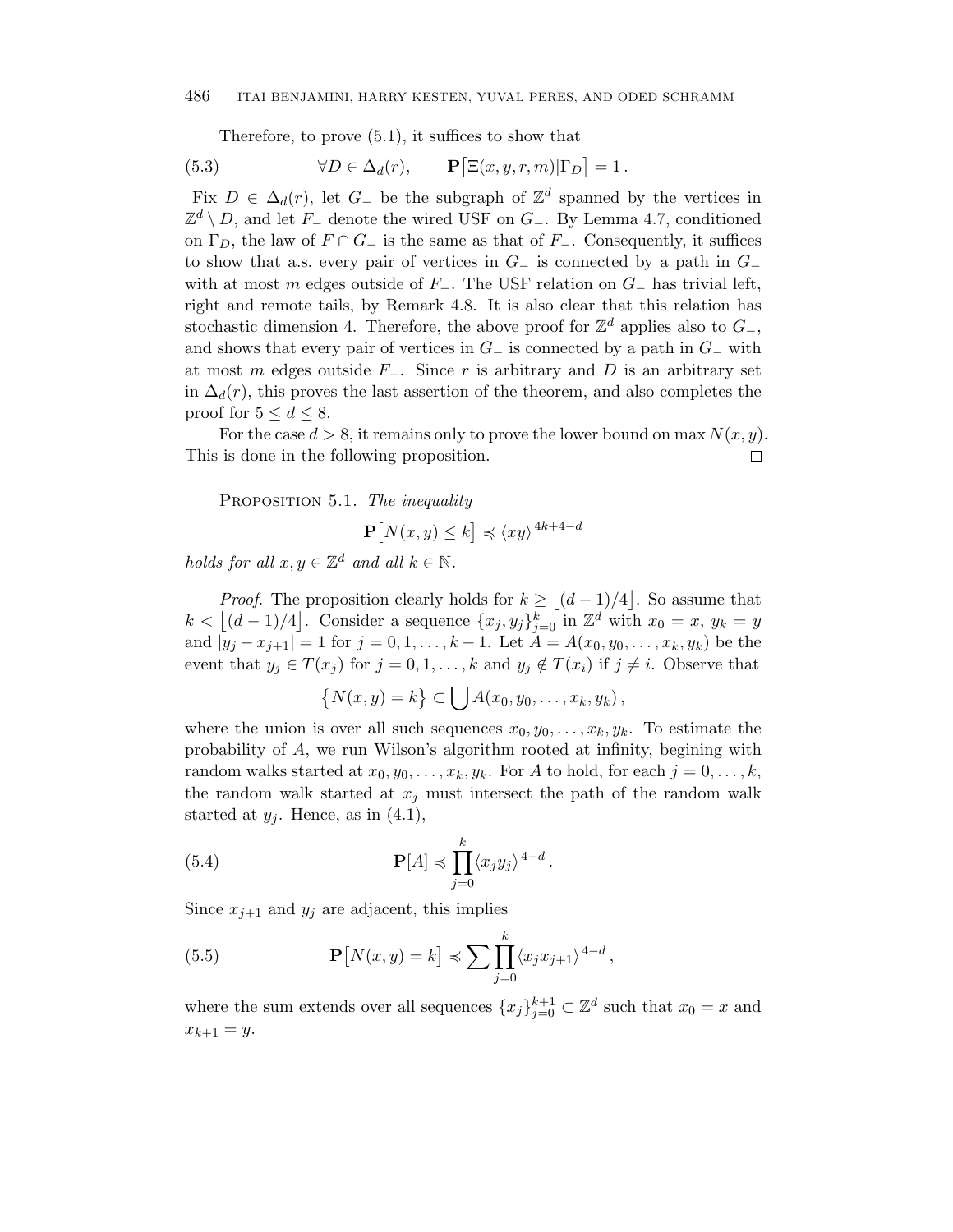We use Lemma 2.10 repeatedly in  $(5.5)$ , first to sum over  $x_k$ , then over *x<sub>k−1</sub>*, and so on, up to *x*<sub>1</sub>, and obtain  $P[N(x,y) = k]$   $\leq$   $\langle xy \rangle$ <sup>4k+4−d</sup>, which completes the proof. П

*Proof of Theorem* 1.2. The case  $d \leq 4$  is from Pemantle [11]. The case  $d = 5, 6, 7, 8$  follows from Theorem 1.1. For  $d \geq 9$  and fixed  $x, y \in \mathbb{Z}^d$  and  $r > 0$  we infer from  $(5.4)$  that

$$
\mathbf{P} \left[ \exists v \in T(x), \, \exists w \in T(y) : |v| \ge n, \, |w| \ge n, \, |v - w| \le r, \, T(x) \ne T(y) \right] \le \sum_{v,w} \mathbf{P} \left[ A(x,v,y,w) \right] \preccurlyeq \sum_{v,w} \langle xv \rangle^{4-d} \langle yw \rangle^{4-d},
$$

where the sums are over *v*, *w* satisfying  $|v|, |w| \geq n$  and  $|v - w| \leq r$ . The latter sum is bounded by  $C(x, y, r) n^{8-d}$ , by Lemma 2.10.  $\Box$ 

#### **6. Further examples and remarks**

We now present some examples of relations having a stochastic dimension, and several questions.

*Example* 6.1. Fix some  $\alpha \in (0, d)$ . Let  $\mathcal{R} \subset \mathbb{Z}^d \times \mathbb{Z}^d$  be the random relation such that  $\{x\mathcal{R}y\}_{\{x,y\}\subset\mathbb{Z}^d}$  are independent events, and  $\mathbf{P}[x\mathcal{R}y] = \langle xy \rangle^{-\alpha}$ . Then R has stochastic dimension  $d - \alpha$ . This relation corresponds to *long* range percolation in  $\mathbb{Z}^d$ , where the degree of every vertex is infinite and the infinite cluster contains all vertices of  $\mathbb{Z}^d$ . Theorem 2.4 implies that the intrinsic diameter of this graph is  $\lceil \frac{d}{d-\alpha} \rceil$  almost surely.

*Example* 6.2. Let  $d \geq 3$ , and for every  $x \in \mathbb{Z}^d$ , let  $S^x$  be a simple random walk starting from *x*, with  ${S^x}_{x \in \mathbb{Z}^d}$  independent. Let  $xSy$  be the relation  $\exists n \in \mathbb{N}$  such that  $S^x(n) = y$ . It is easily seen that S has stochastic dimension 2. From Theorems 4.2, 3.4 and 4.5, we infer that a simple random walk a.s. intersects each component of an independent USF if and only if  $d \leq 6$ .

*Example* 6.3. For every  $x \in \mathbb{Z}^d$ , let  $S^x$  be as above. Define a relation Q where *x*Q*y* if and only if ∃*n* ∈ N such that  $S^x(n) = S^y(n)$ . Then Q has stochastic dimension 2 (provided  $d \geq 2$ ). The proof is left to the reader.

*Example* 6.4. Fix  $d \geq 2$ . For every  $x \in \mathbb{Z}^d$ , let  $S^x_*(\cdot)$  be a continuous-time simple random walk starting from *x*, where particles walk independently until they meet; when two particles meet, they coalesce, and the resulting particle carries both labels. Let  $x \mathcal{W} y$  be the relation  $\exists t > 0$  such that  $S_*^x(t) = y$ . Then W has stochastic dimension 2.

*Example* 6.5 (USF generated by other walks). Let  ${S_n}_{n>0}$  be a symmetric random walk on  $\mathbb{Z}^d$ ; i.e., the increments  $S_n - S_{n-1}$  are symmetric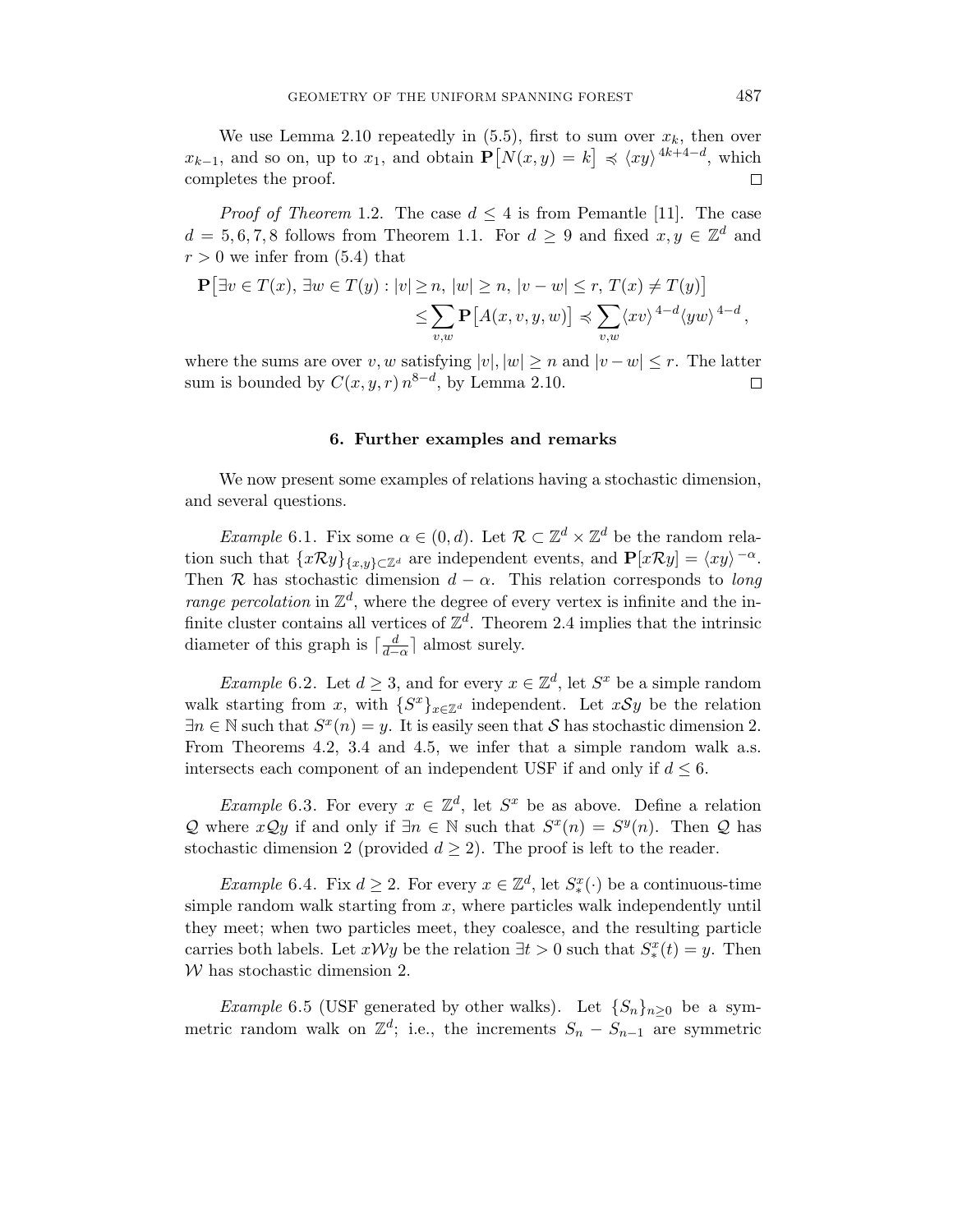i.i.d.  $\mathbb{Z}^d$ -valued variables. Say that this random walk has *Greenian index*  $\alpha$ if the Green function  $G_S(x, y) := \sum_{n=0}^{\infty} P[S_n = y | S_0 = x]$  satisfies  $G_S(x, y) \approx$  $\langle xy \rangle^{\alpha-d}$  for all  $x, y \in \mathbb{Z}^d$ . It is well-known that random walks with bounded increments of mean zero have Greenian index 2, provided that  $d \geq 3$ ; for  $d = 3$ , the boundedness assumption may be relaxed to finite variance (see Spitzer [12]). Williamson [14] shows that for  $0 < \alpha < \min\{2, d\}$ , if a random walk  ${S_n}$  in  $\mathbb{Z}^d$  with mean zero increments satisfies  $P[S_n - S_{n-1} = x] \sim c|x|^{-d-\alpha}$ (i.e., the ratio of the two expressions here tends to 1 as  $|x| \to \infty$ ), then this random walk has Greenian index *α*. We can use Wilson's method rooted at infinity to generate the wired spanning forest (WSF) based on a symmetric random walk with Greenian index  $\alpha$ . (Note: this will not be a subgraph of the usual graph structure on  $\mathbb{Z}^d$ .) The arguments of the preceding section extend to show that the relation determined by the components of this WSF will have stochastic dimension 2*α*.

Example 6.6 (Minimal Spanning Forest). Let the edges of  $\mathbb{Z}^d$  have independent and identically distributed weights *w*e, which are uniform random variables in [0, 1]. The *minimal spanning forest* is the subgraph of  $\mathbb{Z}^d$  obtained by removing every edge that has the maximal weight in some cycle; see, e.g., Newman and Stein [10].

CONJECTURE 6.7. Let  $xMy$  if  $x$  and  $y$  are in the same minimal spanning forest component. Then M has stochastic dimension 8 in  $\mathbb{Z}^d$  if  $d \geq 8$ . This is a variation on a conjecture of Newman and Stein [10].

Remark 6.8. It is natural to ask how the notion of stochastic dimension is related to other notions of dimension for subsets of a lattice. In this direction, we state the following. Let  $\mathcal{L} \subset \mathbb{Z}^d \times \mathbb{Z}^d$  be a random relation. Denote  $\Gamma_o = \Gamma_o(\mathcal{L}) := \{z : o\mathcal{L}z\};$  if  $\mathcal L$  is an equivalence relation, then  $\Gamma_o(\mathcal{L})$  is the equivalence class of the origin *o*, but we do not assume this.

PROPOSITION 6.9. Suppose that  $\mathcal{L} \subset \mathbb{Z}^d \times \mathbb{Z}^d$  has stochastic dimension  $\alpha \in (0, d)$ . Denote by  $\eta_n$  the number of vertices in  $\Gamma_o(\mathcal{L}) \cap B(o, n)$ . Then

(i) The laws of  $\eta_n/n^{\alpha}$  are tight, but do not converge weakly to a point mass at 0.

(ii) With positive probability,  $\limsup_n \frac{\log \eta_n}{\log n} = \alpha$ .

(iii) If, moreover,  $\mathcal L$  has a trivial left tail, then

$$
\limsup_{n} \frac{\log \eta_n}{\log n} = \alpha \text{ a.s.}
$$

Proof. (i) The definition of stochastic dimension and a standard calculation yield that  $\mathbf{E}\eta_n \approx n^{\alpha}$  and  $\mathbf{E}\eta_n^2 \approx n^{2\alpha}$ . These estimates imply the asserted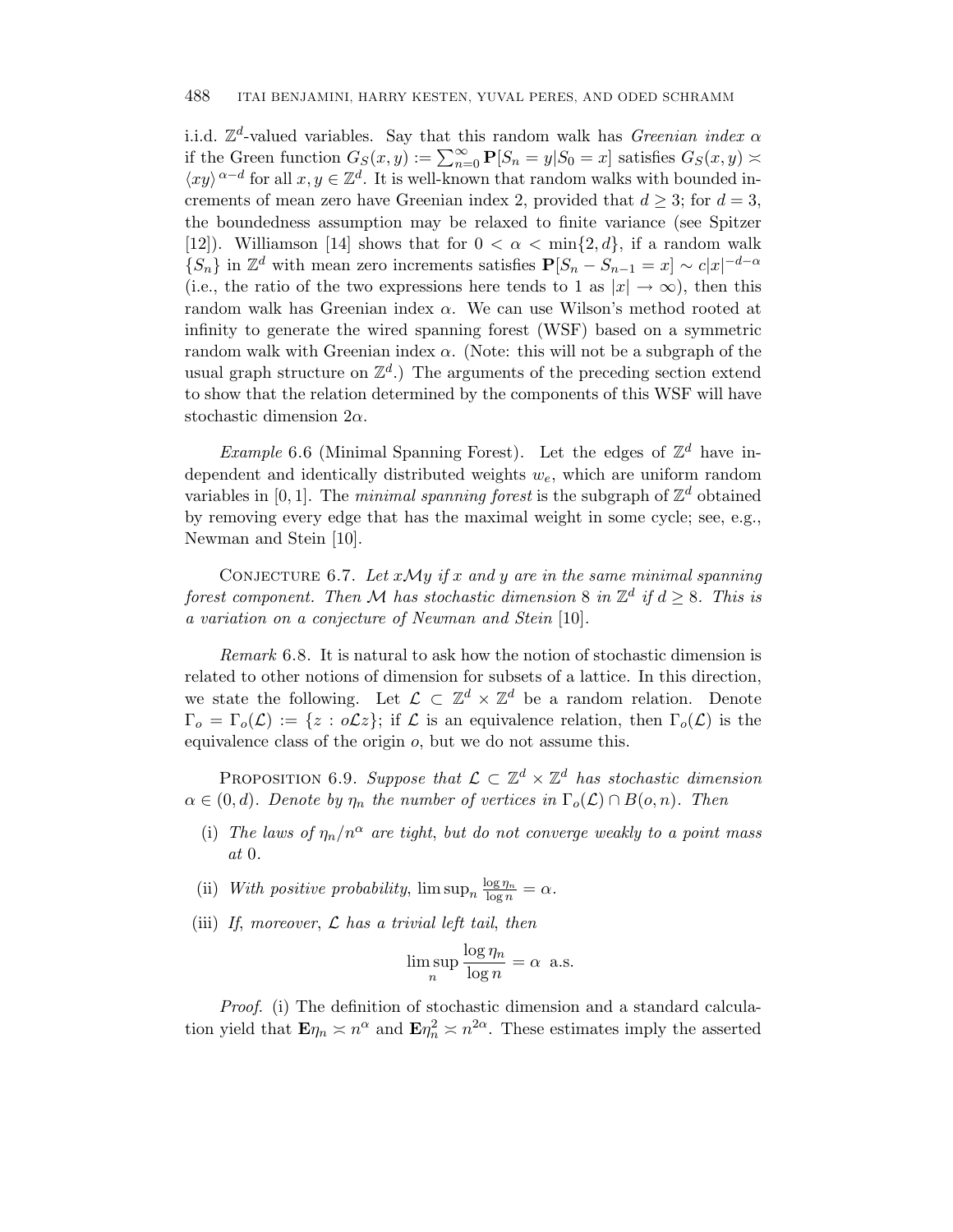tightness, and also that

(6.1) 
$$
\inf_{n} \mathbf{P}(\eta_n \ge \mathbf{E}\eta_n/2) > 0
$$

(see, e.g., Kahane [5, p. 8]).

(ii) The bound  $\mathbf{E}\eta_n \preccurlyeq n^{\alpha}$  implies that  $\sum_{k} \eta_{2^k} / (2^{k\alpha} k^2) < \infty$  a.s. Thus, monotonicity of  $\eta_n$  yields that  $\limsup_n \frac{\log \eta_n}{\log n} \leq \alpha$  a.s. The lower bound follows from (6.1).

(iii) This follows from (ii) and the definition of the left tail.

When  $\mathcal L$  is the USF relation and  $d > 4$ , we have  $\alpha = 4$ , and the limsup in (iii) can be replaced by a limit (we omit the proof). With more work, it can be shown that the "discrete Hausdorff dimension" (in the sense of Barlow and Taylor [1]) of the USF component  $\Gamma_o$  is also 4, almost surely.

A harder task is to prove existence of the scaling limit for the USF in dimension  $d > 4$ , and show that this limiting object has Hausdorff dimension 4 almost surely.

An easily stated problem in this direction, is to show that

(6.2) 
$$
\mathbf{P}[\Gamma_o \cap B(x,k) \neq \varnothing] \asymp (k/|x|)^{d-4}
$$

for  $k < |x|$ . At present, we can only establish such an estimate up to a power of log *x*. Note that (6.2), if true, depends on properties of the USF beyond its stochastic dimension; the analog of (6.2) fails for the relation considered in Example 6.1.

Example 6.10. As noted in the introduction, for  $5 \leq d \leq 8$ , the USF defines a translation invariant random partition of  $\mathbb{Z}^d$  with infinitely many connected components, where any two components come within distance 1 infinitely often. A partition with these properties exists for any  $d \geq 3$ : In the hyperplane  $H := \{x \in \mathbb{Z}^d : x_d = 0\}$ , let  $L_0$  be the lattice consisting of all vertices with all coordinates even, and let  $L$  be a random translate of  $L_0$  in *H*, chosen uniformly among the  $2^{d-1}$  possibilities. Let  $F_0$  be the union of all lines perpendicular to  $H$  which contain a vertex of  $L$ , and complete  $F_0$  to a spanning forest *F* using Wilson's algorithm.

*Example* 6.11. Consider the random relation  $\mathcal{P} \subset \mathbb{Z}^2 \times \mathbb{Z}^2$ , where  $x \mathcal{P} y$  if and only if *x* and *y* are in the same connected component of Bernoulli bond percolation at the critical parameter  $p = p_c = 1/2$ . It is known that a.s. all the components will be finite. If  $\mathcal{L}, \mathcal{R} \subset \mathbb{Z}^2 \times \mathbb{Z}^2$  and  $|\{y : x \mathcal{L}y\}| < \infty$ and  $|\{y : xRy\}| < \infty$  for all  $x \in \mathbb{Z}^2$ , then  $\{y : x\mathcal{L}\mathcal{R}y\}$  is finite too. After inductive application of Theorem 2.4 to independent copies of  $P$ , it follows that  $P$  cannot have a positive stochastic dimension. However, the Russo-Seymour-Welsh Theorem implies that  $P[xPy] \ge \langle xy \rangle^{-\beta}$  for some  $\beta < \infty$ .

 $\Box$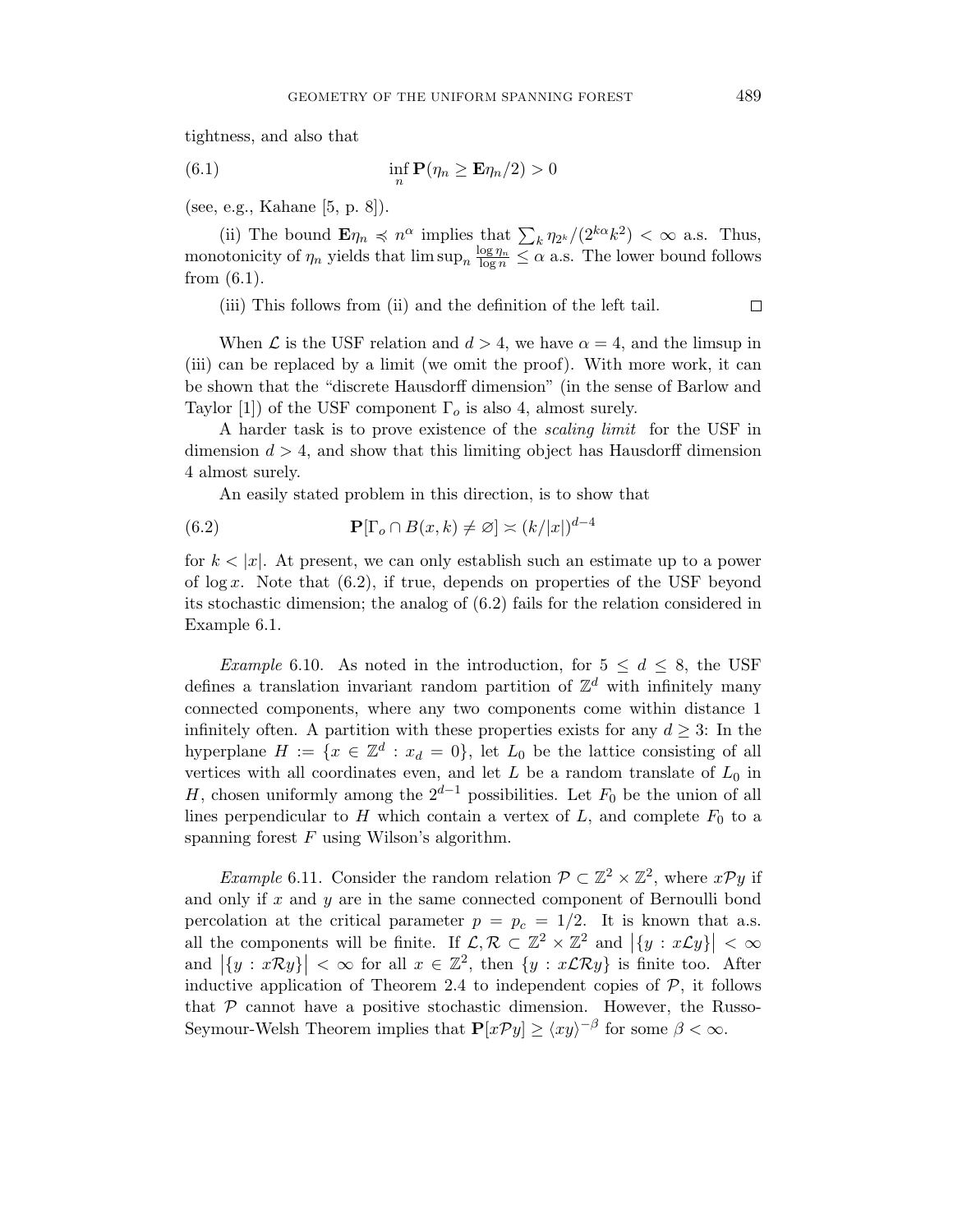#### 490 ITAI BENJAMINI, HARRY KESTEN, YUVAL PERES, AND ODED SCHRAMM

Remark 6.12. Our results on the USF in  $\mathbb{Z}^d$  extend readily to other Cayley graphs of polynomial growth. Let G be such a graph, and let *o* be a vertex of G. By Gromov [3], G satisfies  $|B(o, r)| \nightharpoonup r^d$  for some integer *d* (see also Woess [16, Lemma 3.14 and Th. 3.16]). Consequently, we may find an  $a > 2$ such that  $|B(o, a^{n+1}) \setminus B(o, a^n)| \approx a^{nd}$  for  $n \in \mathbb{N}$ . Thus, in our above proofs, we may work with shells based on powers of  $a$ , in place of the shells  $H_n^N$ . By Hebisch and Saloff-Coste [4], the Green function estimates which we used in  $\mathbb{Z}^d$  apply to G. Moreover, any bounded harmonic function on G is a constant (see, e.g., [6]). This implies, in particular, that the free and the wired USF on G are the same, by Theorem 7.3 of BLPS [2] (so it is clear what we mean by the USF on G). By Theorem 10.1 of BLPS [2] a.s. each component of the USF on G has one end, unless G is quasi-isometric to  $\mathbb Z$  (in which case G is recurrent,  $d = 1$ , the USF is a tree a.s. and our results clearly hold). With these basic facts established, the proofs go through just as for  $\mathbb{Z}^d$ , with the case  $d \leq 4$  handled by Corollary 9.6 of BLPS [2].

Acknowledgment. We thank Russ Lyons for useful discussions, and Jim Pitman for a reference. H. Kesten thanks the Hebrew University for its hospitality and for appointing him as Schonbrunn Visiting Professor during the Spring of 1997, when this project was started. We also thank the referee for helpful comments.

The Weizmann Institute of Science, Rehovot, Israel*E-mail address*: itai@wisdom.weizmann.ac.il *Web page*: http://www.widsom.weizmann.ac.il/∼itai/

Cornell University, Ithaca, NY *E-mail address*: kesten@math.cornell.edu

University of California, Berkeley, CA *E-mail address*: peres@stat.berkeley.edu *Web page*: http://www.stat.berkeley.edu/∼peres/

Microsoft Corporation, Redmond, WA *E-mail address*: schramm@microsoft.com *Web page*: http://research.microsoft.com/∼schramm/

#### References

- [1] M. Barlow and S. J. Taylor, Defining fractal subsets of Z*<sup>d</sup>*, *Proc. London Math. Soc.* **64**, 125–152.
- [2] I. Benjamini, R. Lyons, Y. Peres, and O. Schramm, Uniform spanning forests, *Ann. Probab*. **29** (2001), 1–65.
- [3] M. Gromov, Groups of polynomial growth and expanding maps, *Inst. Hautes Etudes ´ Sci. Publ. Math*. **53** (1981), 53–73.
- [4] W. Hebisch and L. Saloff-Coste, Gaussian estimates for Markov chains and random walks on groups, *Ann. Probab*. **21** (1993), 673–709.
- [5] J.-P. Kahane, *Some Random Series of Functions*, Second edition, Cambridge Univ. Press, Cambridge, U.K. (1985).